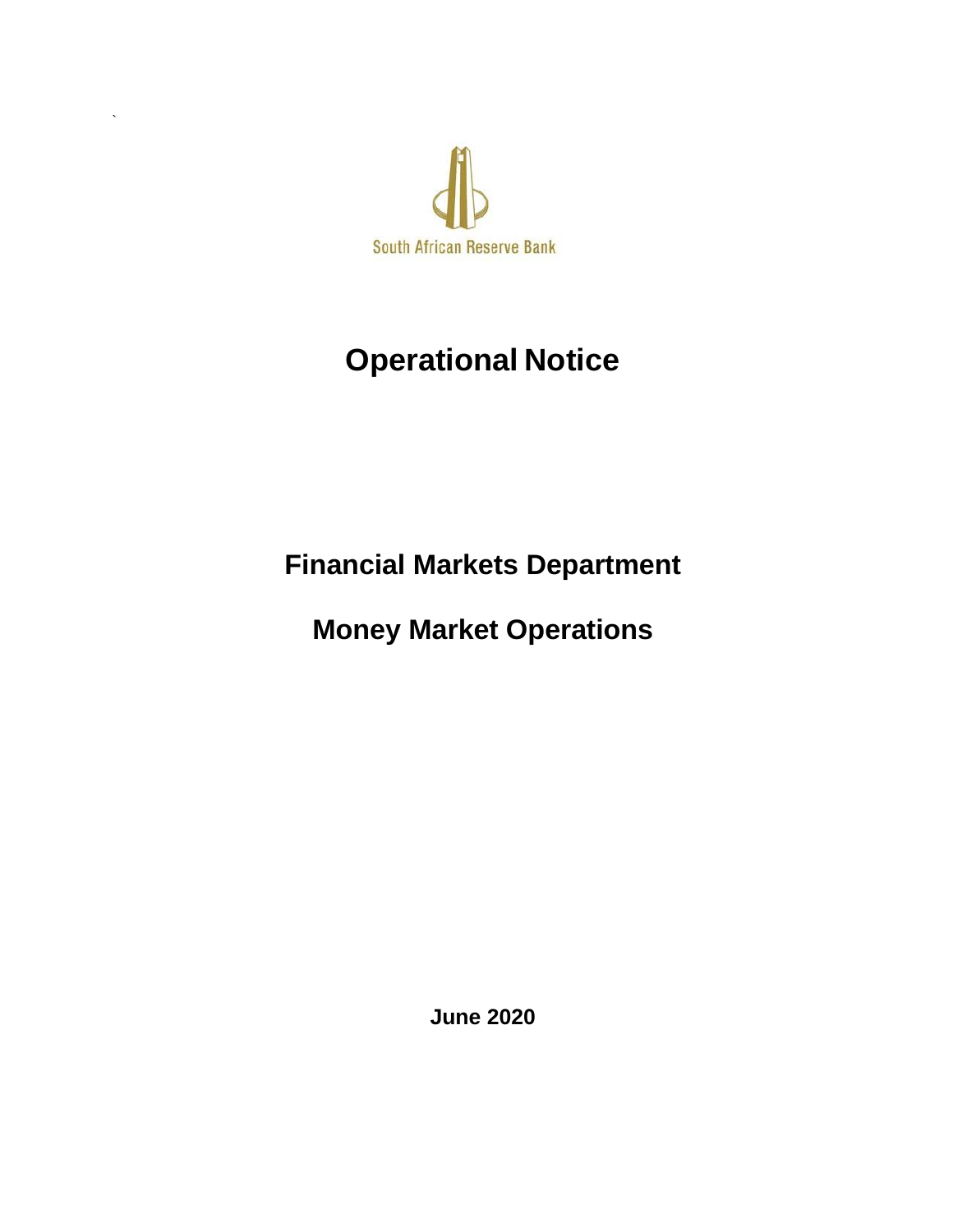## **Contents**

| 1.             |                                                               |                                                              |  |  |  |  |  |  |  |
|----------------|---------------------------------------------------------------|--------------------------------------------------------------|--|--|--|--|--|--|--|
| 2.             | TYPES OF TRANSACTIONS FOR CONDUCTING OPEN-MARKET OPERATIONS 5 |                                                              |  |  |  |  |  |  |  |
|                | 2.1                                                           |                                                              |  |  |  |  |  |  |  |
|                | 2.2.                                                          | SUPPLEMENTARY SQUARE-OFF AUCTIONS AND STANDING FACILITIES  8 |  |  |  |  |  |  |  |
|                | 2.3                                                           |                                                              |  |  |  |  |  |  |  |
|                | 2.4                                                           |                                                              |  |  |  |  |  |  |  |
|                | 2.5                                                           |                                                              |  |  |  |  |  |  |  |
|                | 2.6                                                           |                                                              |  |  |  |  |  |  |  |
|                | 2.7                                                           | GENERAL PROCEDURE IN SUBMITTING BIDS FOR THE MAIN REPO       |  |  |  |  |  |  |  |
|                |                                                               |                                                              |  |  |  |  |  |  |  |
|                | 2.8                                                           | ACCEPTANCE OF BIDS AND ANNOUNCEMENT OF RESULTS  14           |  |  |  |  |  |  |  |
|                | 2.9                                                           |                                                              |  |  |  |  |  |  |  |
|                |                                                               |                                                              |  |  |  |  |  |  |  |
|                | 2.11                                                          |                                                              |  |  |  |  |  |  |  |
|                |                                                               |                                                              |  |  |  |  |  |  |  |
|                |                                                               |                                                              |  |  |  |  |  |  |  |
| 3 <sub>l</sub> |                                                               |                                                              |  |  |  |  |  |  |  |
|                | 3.1                                                           |                                                              |  |  |  |  |  |  |  |
|                | 3.2                                                           |                                                              |  |  |  |  |  |  |  |
|                | 3.3                                                           |                                                              |  |  |  |  |  |  |  |
|                | 3.4                                                           |                                                              |  |  |  |  |  |  |  |
| $\mathbf{A}$   |                                                               |                                                              |  |  |  |  |  |  |  |
|                | 4.1                                                           |                                                              |  |  |  |  |  |  |  |
|                | 4.2                                                           |                                                              |  |  |  |  |  |  |  |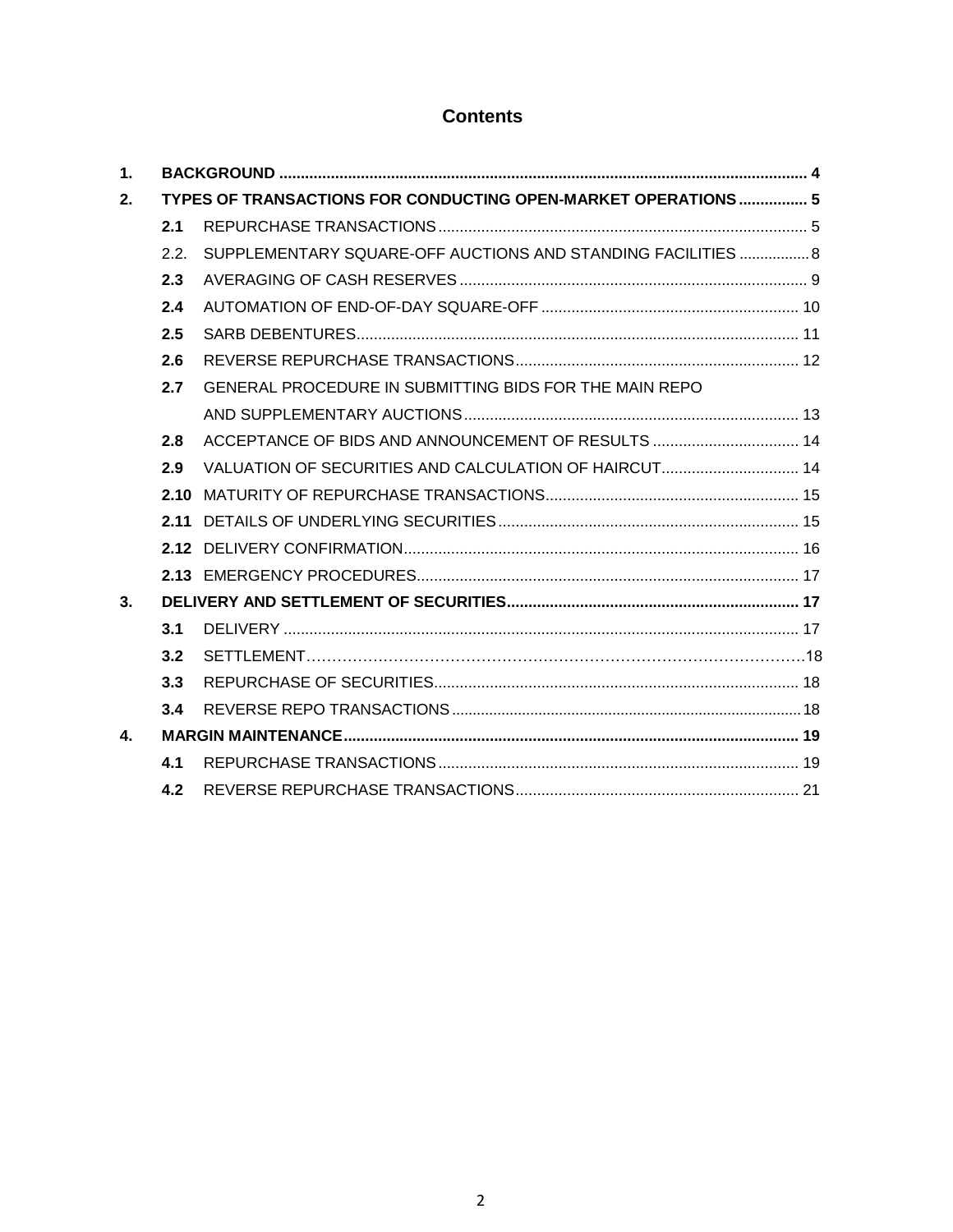| APPENDIX I           |  |
|----------------------|--|
| <b>APPENDIX II</b>   |  |
| <b>APPENDIX III</b>  |  |
| <b>APPENDIX IV</b>   |  |
| <b>APPENDIX V</b>    |  |
| APPENDIX VI          |  |
| <b>APPENDIX VII</b>  |  |
| <b>APPENDIX VIII</b> |  |
| APPENDIX XI          |  |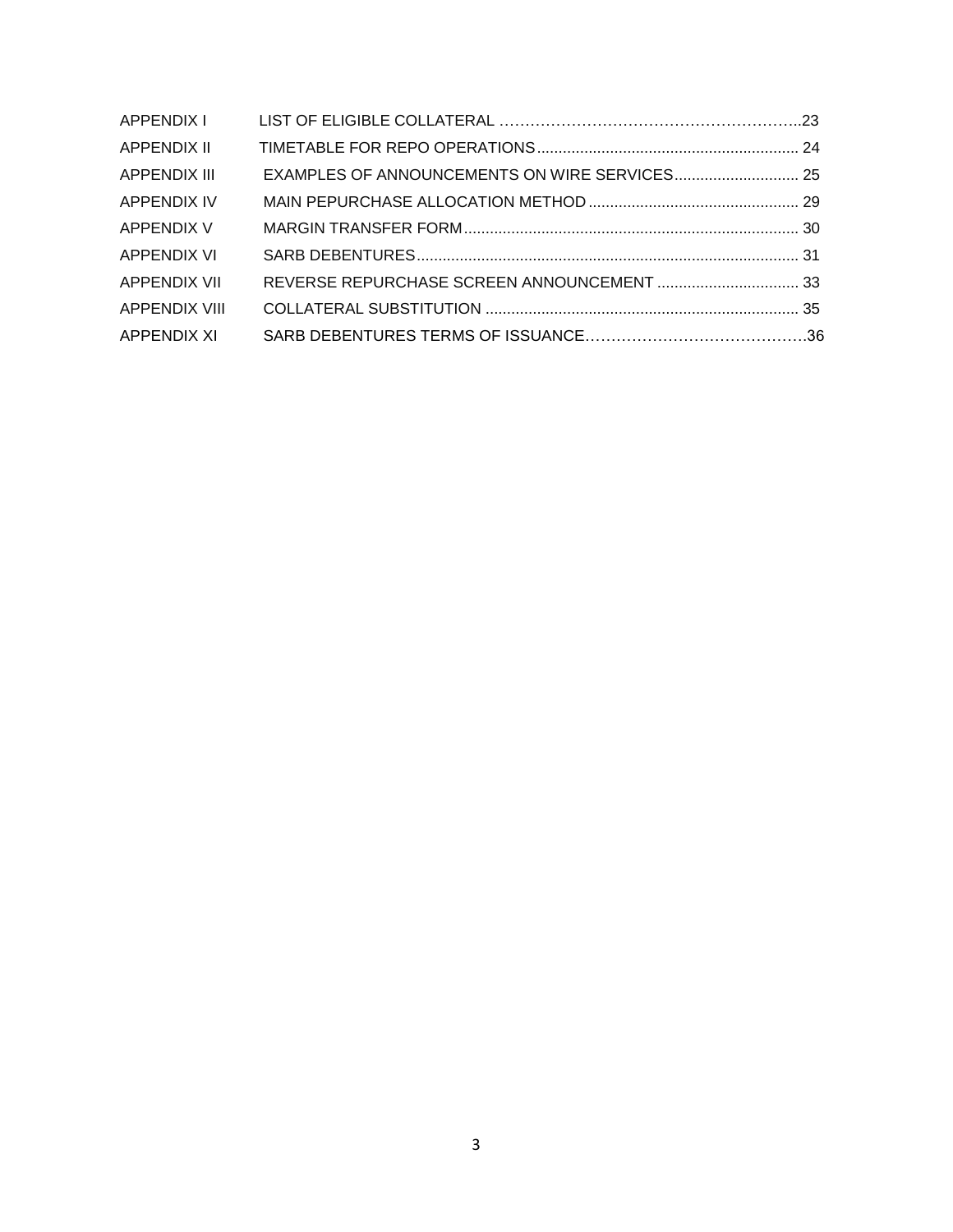#### <span id="page-3-0"></span>**1. Background**

- 1.1 This Operational Notice applies to the Master Repurchase Agreement entered into between the South African Reserve Bank (SARB) and its counterparties and the 2011 Global Master Repurchase Agreement (GMRA) to be entered into between the SARB and its counterparties, as amended from time to time ("each respectively referred to as the Agreement). This Operational Notice (Notice) forms part of the Agreement and clarifies the procedures which govern participation in the SARB open-market operations. All transactions referred to in this Notice are governed by the Agreement and the Agreement must be signed by all participants who conclude repurchase and reverse repurchase transactions with the SARB. In the event of any conflict between this Notice and the Agreement, the Notice shall prevail in respect of the specific transaction or transactions. All capitalised terms used in this Notice and not defined will have a meaning given to them in the Agreement.
- 1.2 The repurchase/reverse repurchase market involves three very similar types of transactions, namely the classic (or American style) repurchase transaction, buy/sell-backs and Securities lending transactions. Although the vast majority of transactions referred to as "repos" in the domestic market are in reality buy/sell-backs (or carries), the repurchase/reverse repurchase agreements entered into between the SARB and its counterparties will be conducted and booked on the basis of a classic money-market repo where the cash taker (i.e. supplier or seller of the Securities) retains the right to any coupon payments. If a coupon payment relating to the stock involved in the specific repurchase transaction is made to the cash provider (i.e. buyer of the Securities), such coupon receipts should immediately be paid over to the cash taker. Failure to do so would constitute an event of default in terms of the Agreement.
- 1.3 As prescribed by Regulation 16 (12) of the Regulations Relating to Banks published in Government Gazette No. 21726 of 8 November 2000 issued by the Minister of Finance in terms of section 90 of the Banks Act (No. 94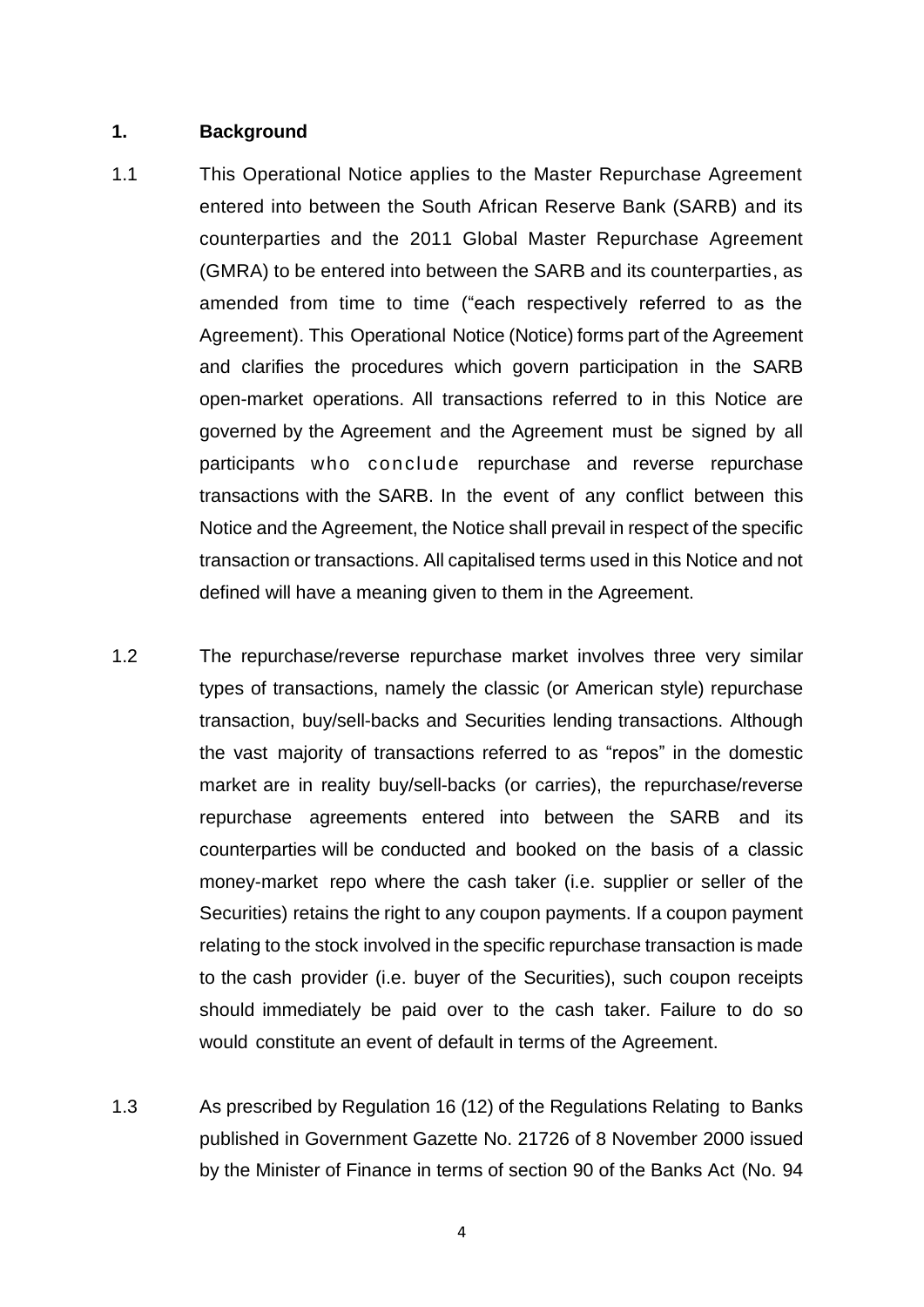of 1990), the seller shall continue to reflect an asset, of which the seller had been the outright owner and sold by the outright owner in terms of a repurchase agreement, as an asset in the seller's monthly balance sheet (Form BA900) opposite the relevant asset category, at the value at which that asset appeared in the accounting records of the seller prior to the sale thereof.

- 1.4 The seller will, however, indicate that the said security is subject to a repurchase agreement with the buyer (counterparty) so as not to mislead potential creditors or investors and because this accounting procedure is designed for practical and risk weighting purposes.
- 1.5 The SARB may amend this Notice from time to time. The SARB will endeavour to give reasonable notice of any amendments, but reserves the right to introduce any amendment with immediate effect, if necessary. The SARB may also vary the operational timetable or vary or omit any of the procedures described on any particular day, if deemed necessary.

#### <span id="page-4-1"></span><span id="page-4-0"></span>**2. Types of transactions for conducting open-market operations**

## 2.1 **Repurchase transactions**

- 2.1.1 The SARB, as part of its monetary policy operations, conducts fixedrate main repurchase (repo) auctions with one-week maturities. However, the SARB may at its discretion change the maturities for operational reasons. Details of the auctions will normally be announced at 10:00 and conducted between 12:00 and 12:15 on Wednesdays. If, for whatever reason, the auction cannot be conducted at 12:00, it will be postponed until 14:00. Details of such auctions will be announced at 12:30.
- 2.1.2 In its invitation to participate in the repo auctions, the SARB announces on its wire service pages (see Appendix III), its estimate of the market's daily average liquidity requirement for the coming week, together with the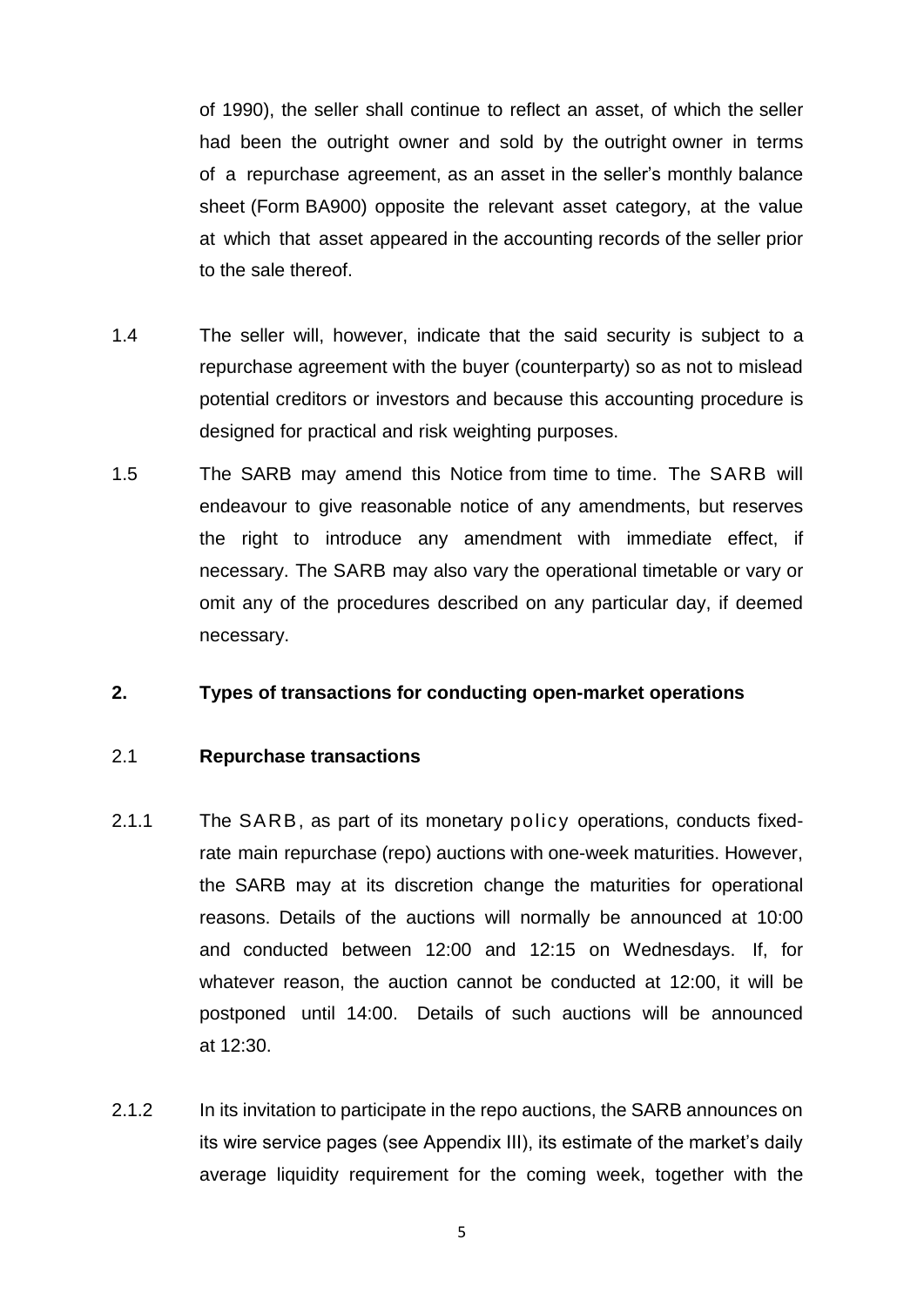interest rate at which the repo auctions will be conducted.

- 2.1.3 If the total bids received in the main repo auction exceed the announced average weekly liquidity requirement, the SARB will allocate the auction on a pro rata basis using the formula on Appendix IV.
- 2.1.4 During the Monetary Policy Committee (MPC) meeting week, the SARB will conduct two main repo transactions. These transactions will be for two and five days, respectively. The first transaction will be conducted on Wednesday and mature on Friday, and the second one will be mechanically conducted on Friday and the banks that were successful in the Wednesday auction will roll the amounts as allocated on Wednesday, at the prevailing/new repo rate. However, if the MPC decision is announced on Wednesday, the main repo transaction will be for one and six days. The first transaction will be conducted on Wednesday and mature on Thursday (t+1), and the second one will be mechanically conducted on Thursday and mature on Wednesday (t+6). The banks will be obligated to tender via the Money Market Internet System (MMIS), for amounts as allocated on Wednesday. The same principles will be applied for MPC decisions on other days of the week. The SARB will ensure that there is no discrepancy in the amounts being tendered for and those allocated.
- 2.1.5 The Securities pledged in the main repo auction will be released to the "free balance" in the Central Bank Collateral Management System (CBCMS) when the repo matures. Banks will have an option to lodge the same or alternative Securities to ensure that sufficient collateral is provided to cover the second repo during the week of an MPC decision.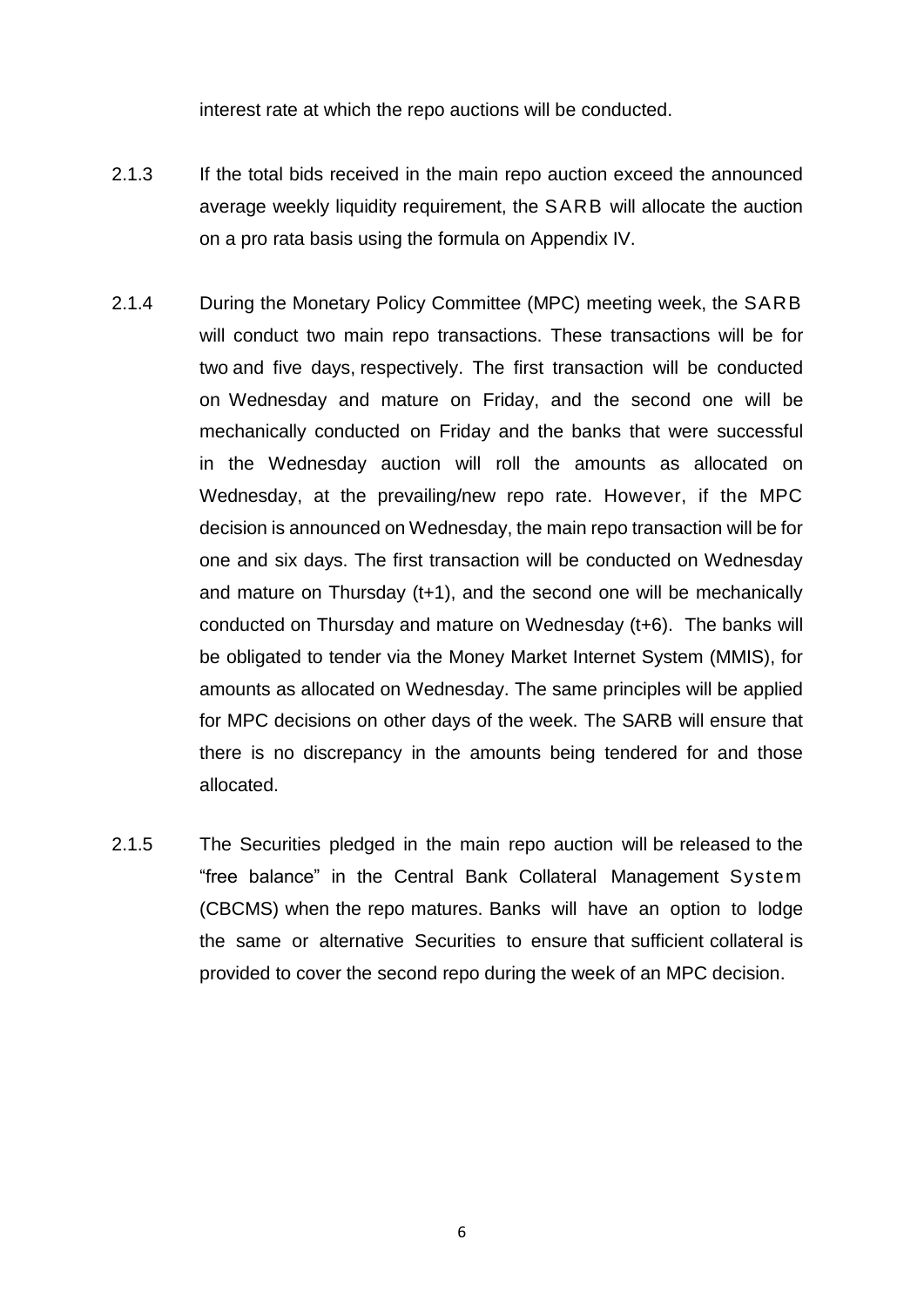- 2.1.6 If Securities pledged as collateral are insufficient, the SARB will contact relevant banks for margin and the opposite will apply if banks have pledged too much Securities. Margin in this instance can be Margin Securities or Cash Margin as referred to in the Agreement.
- 2.1.7 The rate at which the main repo auctions are conducted is determined by the MPC of the SARB.
- 2.1.8 Holders of the Securities defined in Appendix I of this Notice should have full title of the Securities offered for the repo transaction. Securities offered for repo should not mature on or before the maturity date of the specific repo transaction. Collateral substitution is allowed once a GMRA has been signed with the SARB. Collateral substitution will take place between 10h00 and 15h00 every day except on the start and maturity date of the main repo transaction.
- 2.1.9 Manual intervention may be required should repo participants experience technical challenges. In such instances, the SARB will have to do the substitution on behalf of the repo participants. Details of Securities to be changed in respect of the collateral substitution should be sent to the SARB by [email to FMD-DomesticSettle@resbank.co.za,](mailto:email%20to%20FMD-DomesticSettle@resbank.co.za) within the time stipulated for collateral substitution. The repo participant will complete a collateral substitution form (Appendix VIII) and send it to Domestic Trade Settlements (DTS). Thereafter, DTS will carry out the manual substitution on behalf of the participant.
- 2.1.10 The SARB will at 12:00 provide yields on its wire services pages (Appendix III) for the valuation of Securities acceptable in the repo transactions.
- 2.1.11 As mentioned in paragraph 1.2, coupon payments received on Securities that are sold in terms of a repo agreement would be paid over to the seller of the Securities (cash taker) on the interest payment date. Failure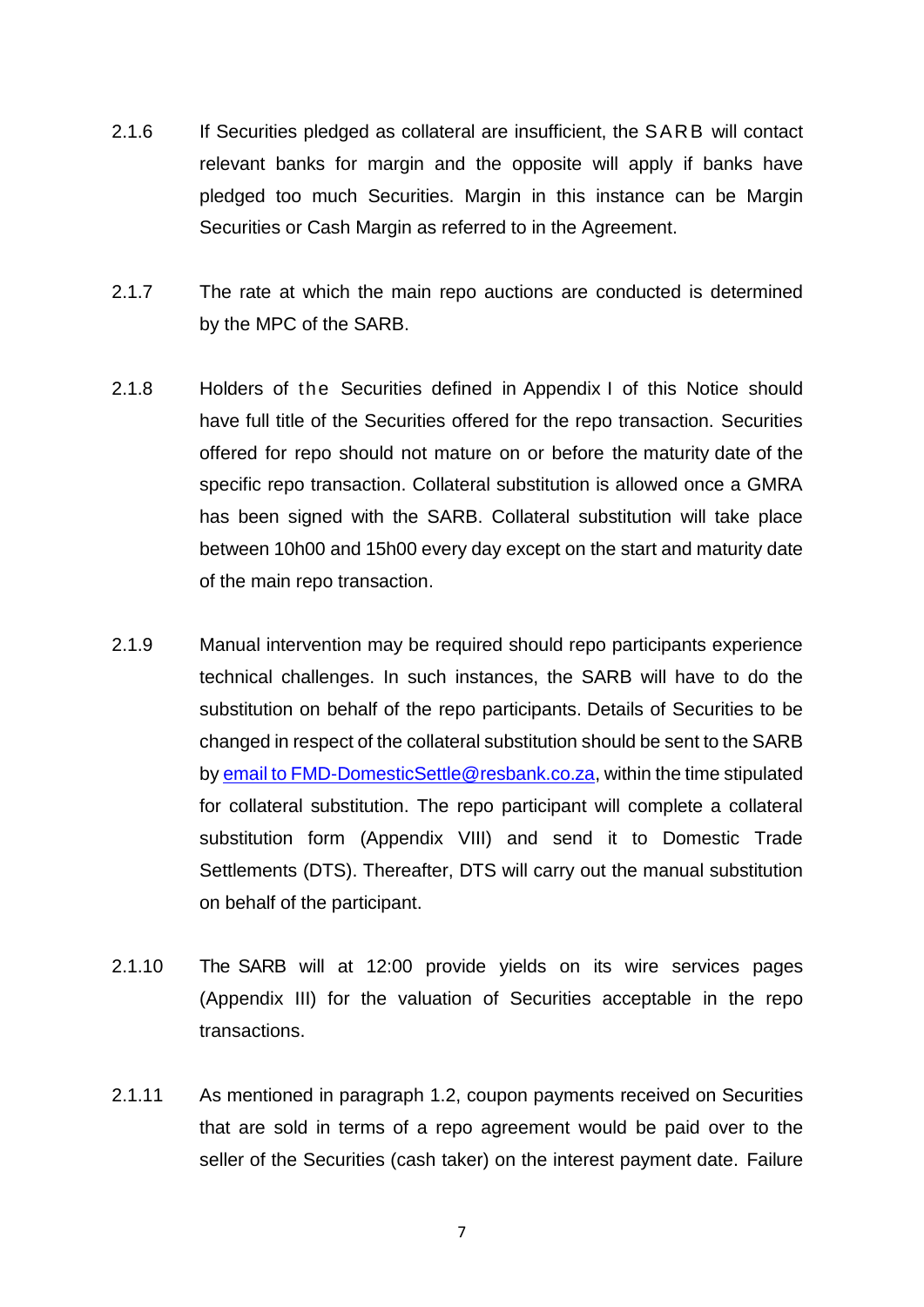to pass on the coupon payments to the cash taker on the payment date will constitute an Event of Default (as contemplated in the Agreement).

## <span id="page-7-0"></span>2.2 **Supplementary square-off auctions and standing facilities**

## 2.2.1 **Supplementary square-off auctions**

- 2.2.1.1 The SARB may, at its discretion, conduct supplementary square-off auctions with clearing banks. The supplementary square-off will take the form of either the supplementary repo or supplementary reverse repo auctions which will be announced towards the end of the settlement cycle (SAMOS position window), if some unexpected developments cause a large shift in liquidity conditions in the market. The same eligible Securities as listed in Appendix I are acceptable.
- 2.2.1.2 The SARB announces invitations for supplementary square-off auctions on its wire service page (see Appendix III).
- 2.2.1.3 Supplementary auctions are conducted at the prevailing repo rate.
- 2.2.1.4 These auctions can either be in the form of a liquidity-providing repo transaction or a reverse repo transaction where surplus liquidity is drained from the market.
- 2.2.1.5 Supplementary square-off auctions will be conducted on an overnight basis at the prevailing repo rate.
- 2.2.1.6 The SARB will, at 16:30, provide yields on its wire services pages (Appendix III) for the valuation of acceptable Securities.

## 2.2.2 **Standing facilities**

2.2.2.1 The standing facilities are automated and take place on a daily basis for all SAMOS participants in the form of a bilateral standing facility repo or standing facility reverse repo transaction maturing on the following business day. The respective interest rates are set at a spread of 100 basis points above or below the prevailing repo rate for the standing facility repo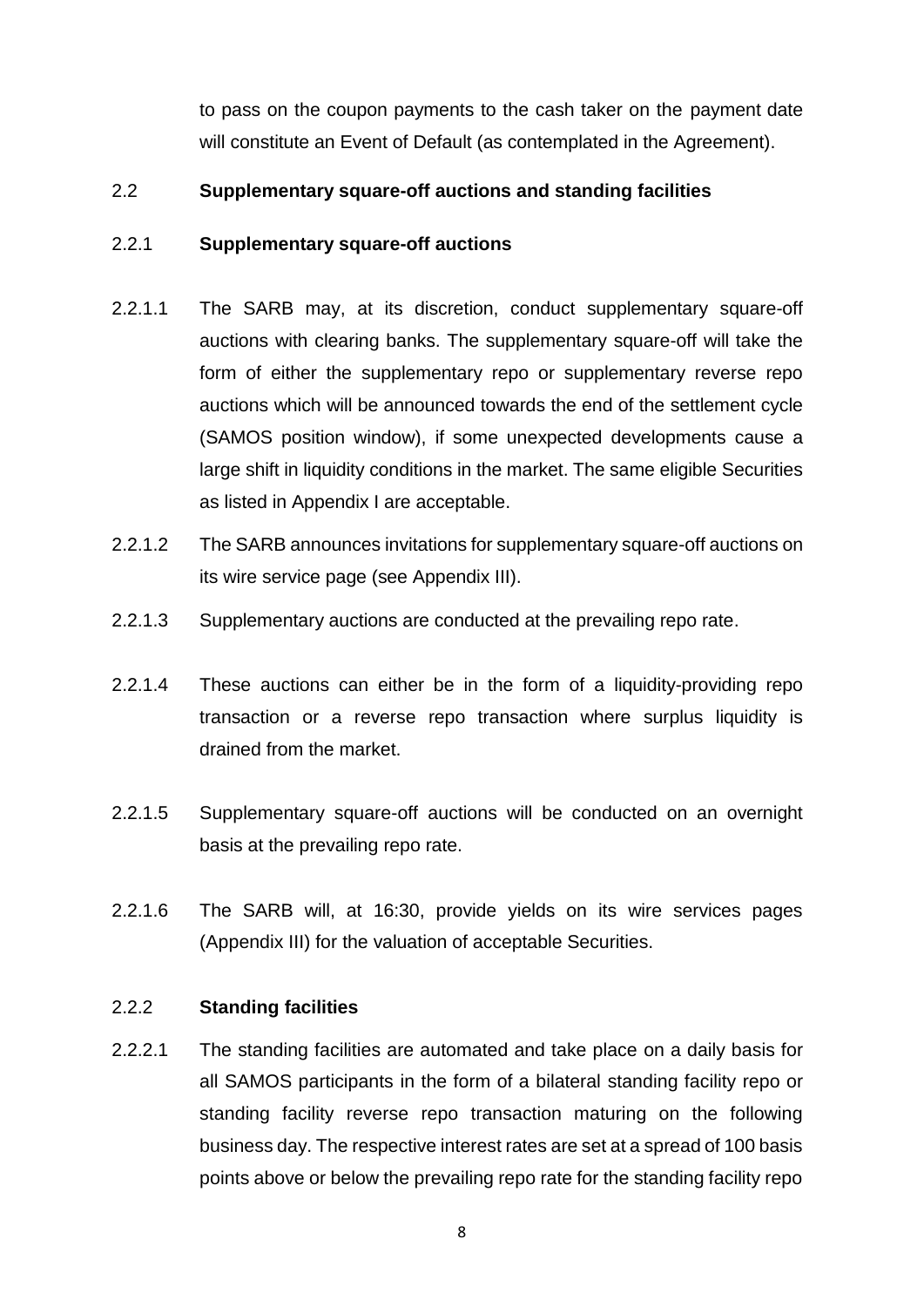and reverse repo transactions, respectively. The SARB may change the spread at any time at its discretion.

- 2.2.2.2 Non-SAMOS Participants will only have daily access to the standing facilities between 10:00 and 14:30 provided that they can deliver eligible Securities as collateral. Only SAMOS participants will have recourse to these facilities during the relevant square-off window period (SAMOS position window), also subject to the provision of suitable collateral (as defined in Appendix I of this Notice) if this is a liquidity providing transaction by the SARB.
- 2.2.2.3 The SARB will, at 16:30, provide yields on its wire services pages (Appendix III) for the valuation of acceptable Securities.
- <span id="page-8-0"></span>2.2.2.4 Although the standing facilities will be available to the banks at their discretion, the SARB will closely monitor utilisation of these facilities, and any sign of abuse can force the SARB to take necessary remedial action.

## 2.3 **Averaging of cash reserves**

1

- 2.3.1 The averaging of cash reserves enables banks to comply with the statutory cash reserves requirements on an average basis over each maintenance period $^{1}$ .
- 2.3.2 In addition to the main weekly repo and the occasional supplementary square-off auctions, commercial banks also have access to their cash reserves balances at the SARB and the standing facilities offered on a daily basis.

<sup>&</sup>lt;sup>1</sup> A maintenance period starts on the 15<sup>th</sup> working day of a month and ends on the 14<sup>th</sup> working day of the following month.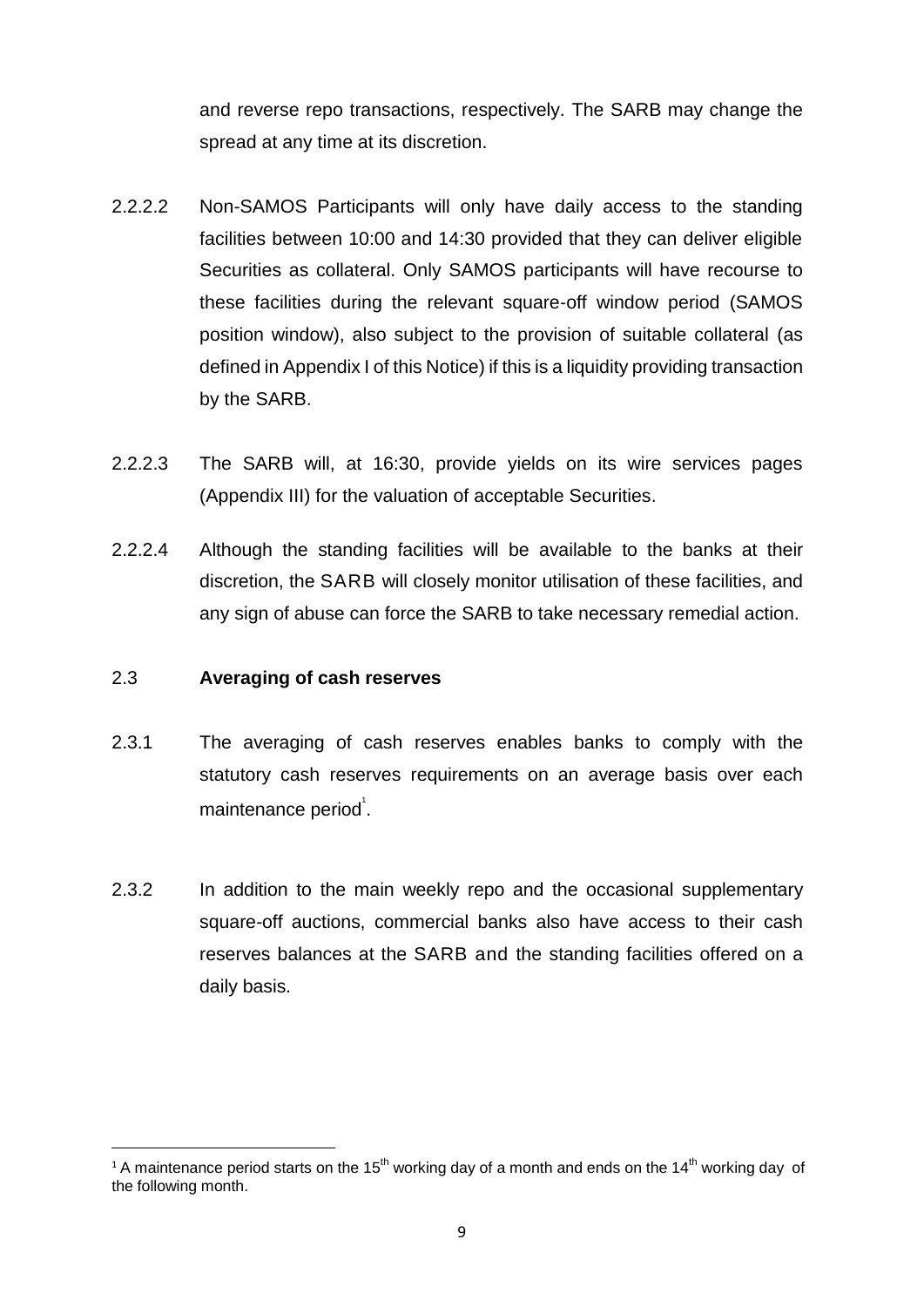- 2.3.3 When accessing their cash reserves accounts (CRAs), banks have to differentiate whether such actions are either for the updating of balances according to Form BA310 or for refinancing purposes (i.e. utilising the averaging facility). The following "rec codes" (SAMOS description code for each transaction submitted) should be used:
	- i) MDRES for updating balances according to Form BA310; and
	- ii) MDCRA for refinancing and/or averaging purposes.

#### <span id="page-9-0"></span>2.4 **Automation of end-of-day square-off**

- 2.4.1 The SAMOS penalty of 5 percentage points above the prevailing repo rate was abolished on 30 August 2010 and was replaced with the automated process with respect to the end-of day square-off operations. However, if it becomes evident that the abolition of the SAMOS penalty facility results in a dysfunctional interbank market, the SARB will not hesitate to make the rate at which banks utilise this facility in the final end-of-day square-off more punitive.
- 2.4.2 The automatic square-off entails that any balance on the SAMOS clearing account at the end of the position window period, is settled at the prevailing standing facility rates. This implies the following:
- 2.4.2.1 If a bank is short of cash and does not utilise its cash reserves balances to fund this short position, the SAMOS system automatically provides the necessary funds at the prevailing standing facility rate of repo rate plus 100 basis points. The Securities lodged on SAMOS will be used as collateral for this loan and will be released the following business day. This facility is available to banks against the lodging of statutory liquid Securities as collateral as specified in Appendix I. These loans must be covered by at least 105 per cent of the market value of Securities pledged.
- 2.4.3 If a bank has surplus cash and does not utilise their cash reserves account to deposit these excess funds, the system automatically accepts these funds at a pre-determined standing facility reverse repo rate of repo rate less 100 basis points.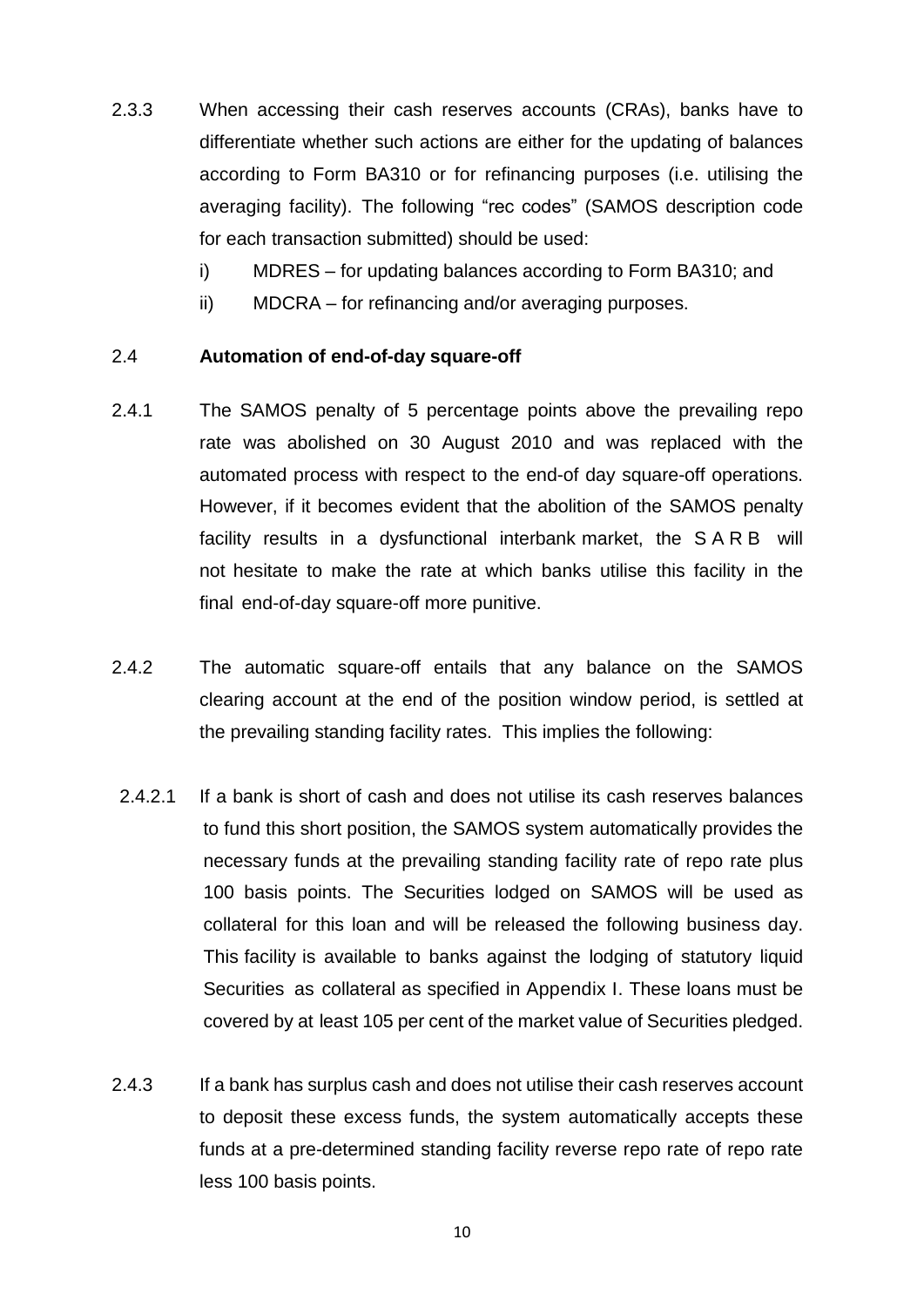<span id="page-10-0"></span>2.4.4 Banks that opted not to open SAMOS settlement accounts will only have access to liquidity provided by the SARB via the standing facility available between 10:00 and 14:30. (See paragraph 2.2.2.2.)

#### 2.5 **SARB debentures**

- 2.5.1 The SARB issues its own debentures to drain surplus liquidity from the market (see terms of issuance Appendix VIII). These auctions are normally conducted on Wednesdays at 10:00. Market participants are invited to offer cash to the SARB on an auction basis (see Appendix VI). Bids (expressed to the nearest 0,005 per cent) are submitted via MMIS which forms part of the Central Bank Management System (CBMS). In the event of system problems being experienced, special arrangements can be made to submit bids telephonically to the Financial Markets Department (FMD) at (012) 313 4952 prior to the auction closing time followed by a confirmation email to [FMD-InterestRate@resbank.co.za.](mailto:FMD-InterestRate@resbank.co.za)
- 2.5.2 SARB debentures qualify as statutory liquid assets. The vield on debentures is calculated on an interest add-on basis and the maturity value includes interest.
- 2.5.3 Bids are ranked and allotted in ascending order. The SARB reserves the right to reject individual bids and to accept individual bids in part.
- 2.5.4 SARB debentures have maturities of 7, 14, 28 and 56 days, respectively. The SARB might at its discretion, adjust or vary these maturities.
- 2.5.5 Certificates are not issued as SARB debentures are fully dematerialised like most money-market instruments in South Africa.
- 2.5.6 If the issue or maturity dates fall on a public holiday, the SARB will change either the issue or maturity dates to the next business day. If the maturity date of a specific issue is declared a public holiday, the issue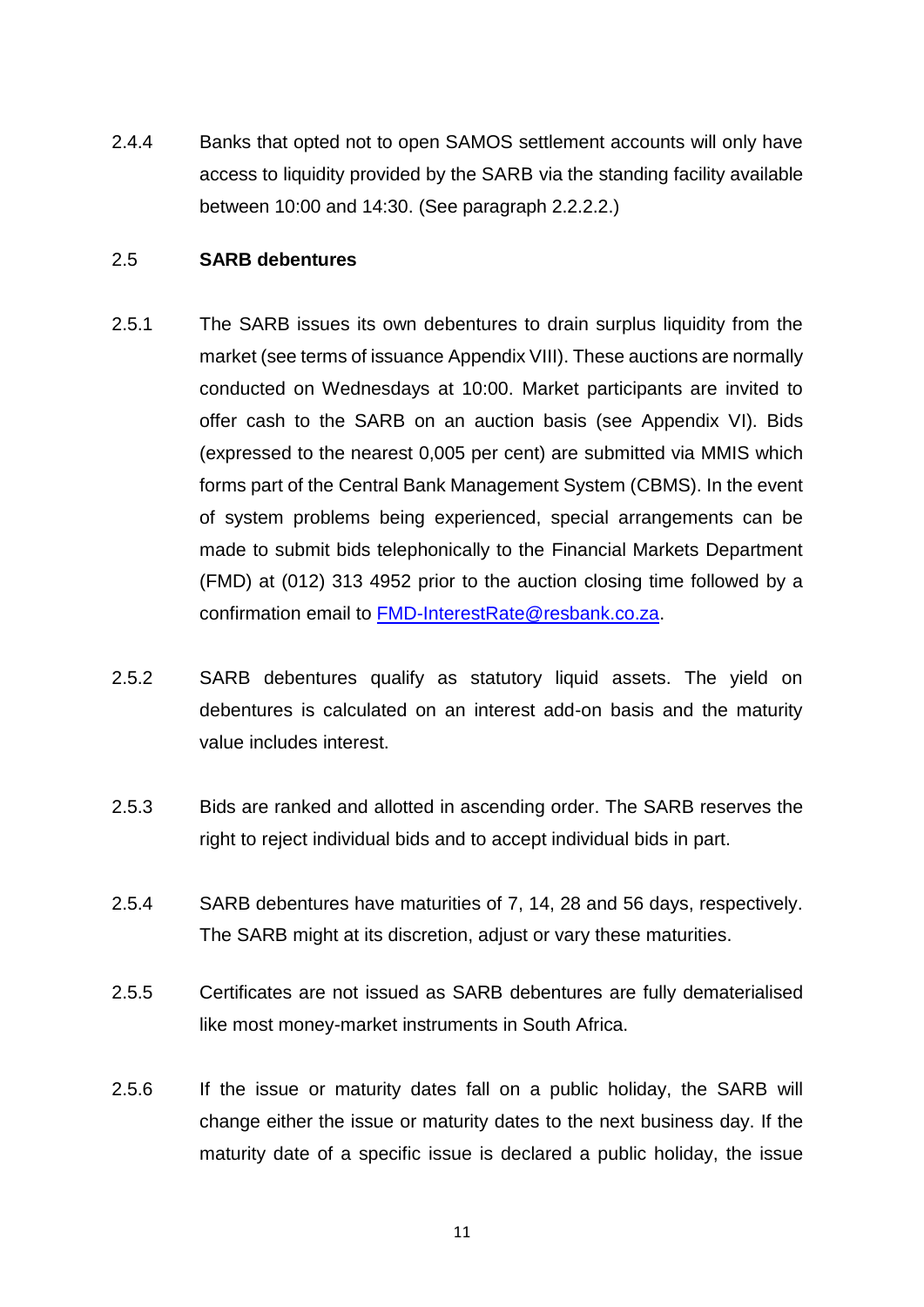will be redeemed on the next Business Day after the public holiday without interest being paid for the additional period.

### 2.6 **Reverse repo transactions**

- 2.6.1 Reverse repo (RR) transactions constitute the selling of Securities under repo contracts by the SARB to drain surplus liquidity from the market. These auctions normally close at 10:00 on Mondays. After announcing the cash amounts, as well as the underlying bonds on offer in the reverse repo auction (see Appendix VII), market participants are requested to submit bids for the amount of cash, the commensurate cash rates and the underlying bond. Bids (expressed to the nearest 0,01 per cent) are to be submitted via the MMIS. In the event of system problems being experienced by participants, special arrangements can be made to submit telephonic bids to the FMD at (012) 313 4952 prior to the auction closing time, followed by a confirmation email to [FMD-](mailto:FMD-InterestRate@resbank.co.za)[InterestRate@resbank.co.za.](mailto:FMD-InterestRate@resbank.co.za)
- 2.6.2 Bids are ranked and allotted in ascending order. The SARB reserves the right to reject individual bids and to accept individual bids in part.
- 2.6.3 The cash taker (i.e. the SARB) retains the right to any coupon payments on Securities used in reverse repo transactions. Failure to pass on the coupon payments to the SARB on the payment date would constitute an Event of Default (as contemplated in the Agreement).
- 2.6.4 Reverse repo transactions conducted by the SARB have maturities of 7, 14, 28 and 56 days, respectively. The SARB may, at its discretion, adjust or vary these maturities.
- 2.6.5 The SARB provides valuation rates for the Securities on auction at 10:00 on its wire services pages (Appendix III).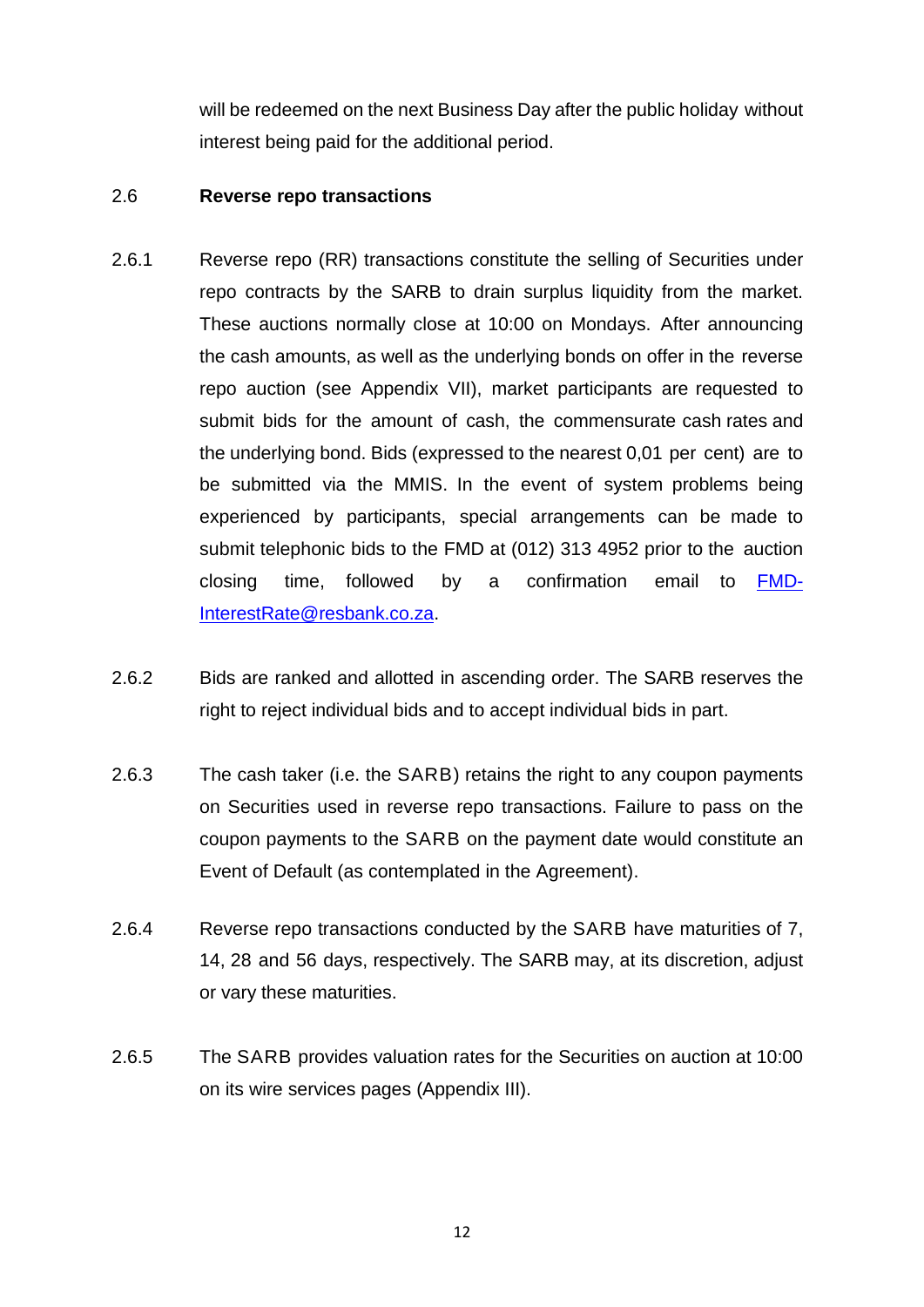## 2.7 **General procedure in submitting bids for the main repo and supplementary auctions**

- 2.7.1 Bids for the main repo, as well as the supplementary square-off auctions should be submitted within 15 minutes and 5 minutes, respectively, after the auction commences. The non-SAMOS participants making use of the standing facilities should contact the SARB's dealing room between 10:00 and 14:30.
- 2.7.2 Bids for funds are irrevocable once the auction has closed. Participants commit themselves to entering into repo transactions up to the amounts specified in the bid(s) submitted at the close of the auction.
- 2.7.3 Bids for the main repo are submitted via the MMIS while bids for the supplementary auctions are submitted telephonically before they are confirmed and conducted through the MMIS. In the event of technical problems being experienced, participants in the main repo and supplementary auctions should call the SARB's dealing room at (012) 313 4952 with the details of their bids, before the closing time of the auction as specified in the invitation. When submitting a bid, participants must state only the total amount of funds for which they wish to bid. The type of Securities to be sold to the SARB (in the case of liquidity providing operations) should not be specified when submitting bids, but only after the announcement of results.
- 2.7.4 Non-SAMOS participants wishing to avail themselves of the standing facilities offered to them between 10:00 and 14:30 need to contact the SARB's dealing room telephonically to indicate their participation.
- 2.7.5 The main repo transactions that will be conducted on Fridays during the week of the MPC meeting (or any other day, depending on the day of the MPC interest rate decision announcement, as described in section 2.1), will be done mechanically by the SARB, without conducting a full auction. If the MPC decision is announced on Wednesday, the main repo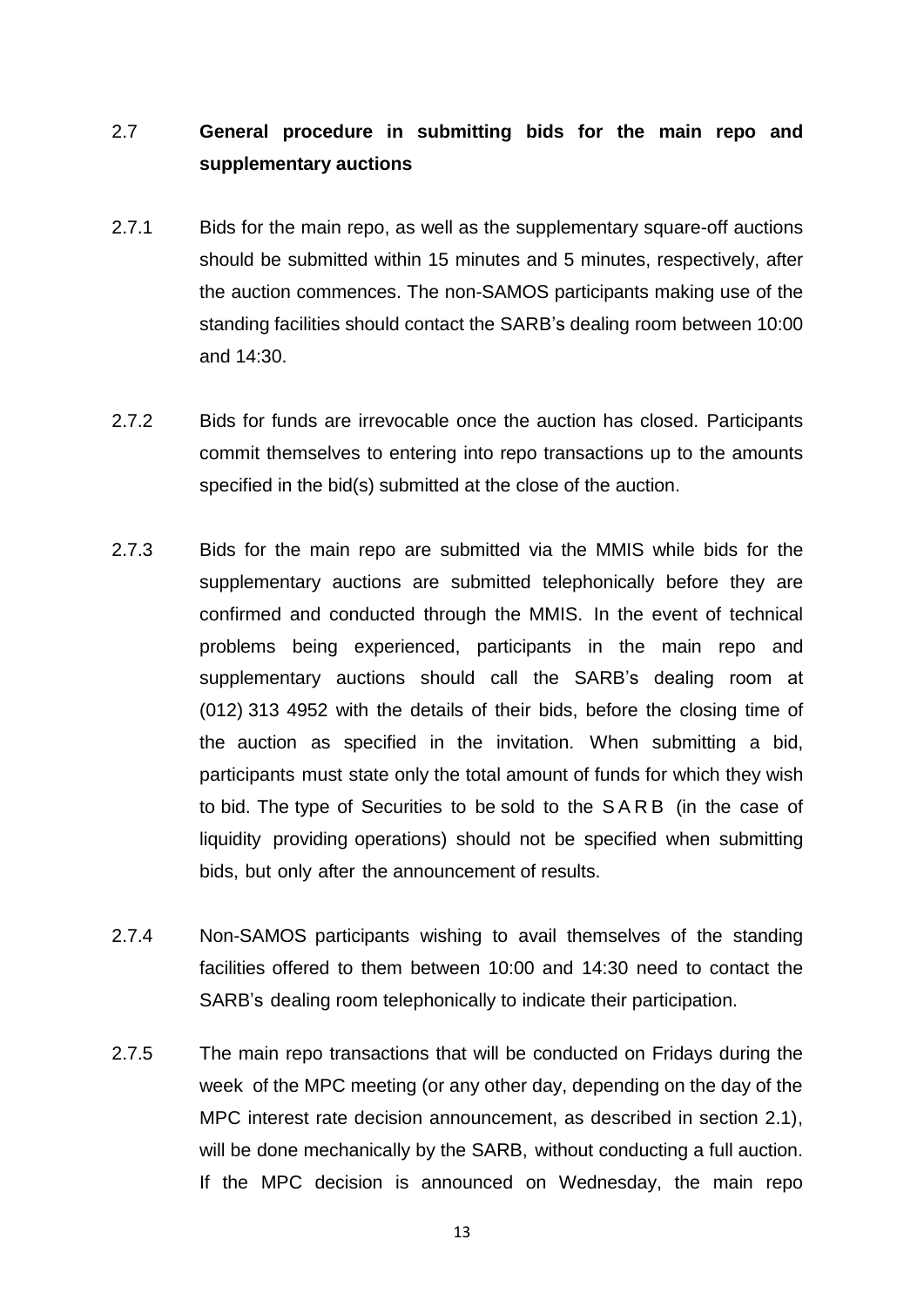transactions will be conducted on Thursdays.

<span id="page-13-0"></span>2.7.6 In the event of a dispute, reference will be made to recordings of telephone conversations. All telephone conversations received and made by the SARB's dealers are recorded.

#### 2.8 **Acceptance of bids and announcement of results**

- 2.8.1 The total amount allotted is determined at the discretion of the SARB. Auction results are posted on the SARB's wire services pages (see Appendix III).
- 2.8.2 The auction results for individual participants will be released via the MMIS. Participants may call the S A R B 's dealers to obtain the auction results should they not be able to access the MMIS. The SARB reserves the right to either reject or accept individual bids in full or in part.

### <span id="page-13-1"></span>2.9 **Valuation of Securities and calculation of haircut**

2.9.1 Participants receive cash to the value of an accepted bid in a repo auction. However, in order to protect the SARB against credit and market risks, commercial banks have to provide the SARB with Securities with an adjusted market value ("haircut valuation"). The adjusted market value means that the value of the Securities divided by an appropriate ratio, as set out below, must at least be equal to the total repo price (the purchase price plus the interest on the repo transaction). These margins may be changed at any time at the discretion of the SARB.

> Bonds with residual maturity longer than 10 years: 1,035 Bonds with residual maturity between 1 and 10 years: 1,025 Bonds, debentures and bills with residual maturity of up to 1 year: 1.010

2.9.2 Bonds are valued at the yields published at approximately 12:00 by the SARB on its wire services pages (See Appendix III).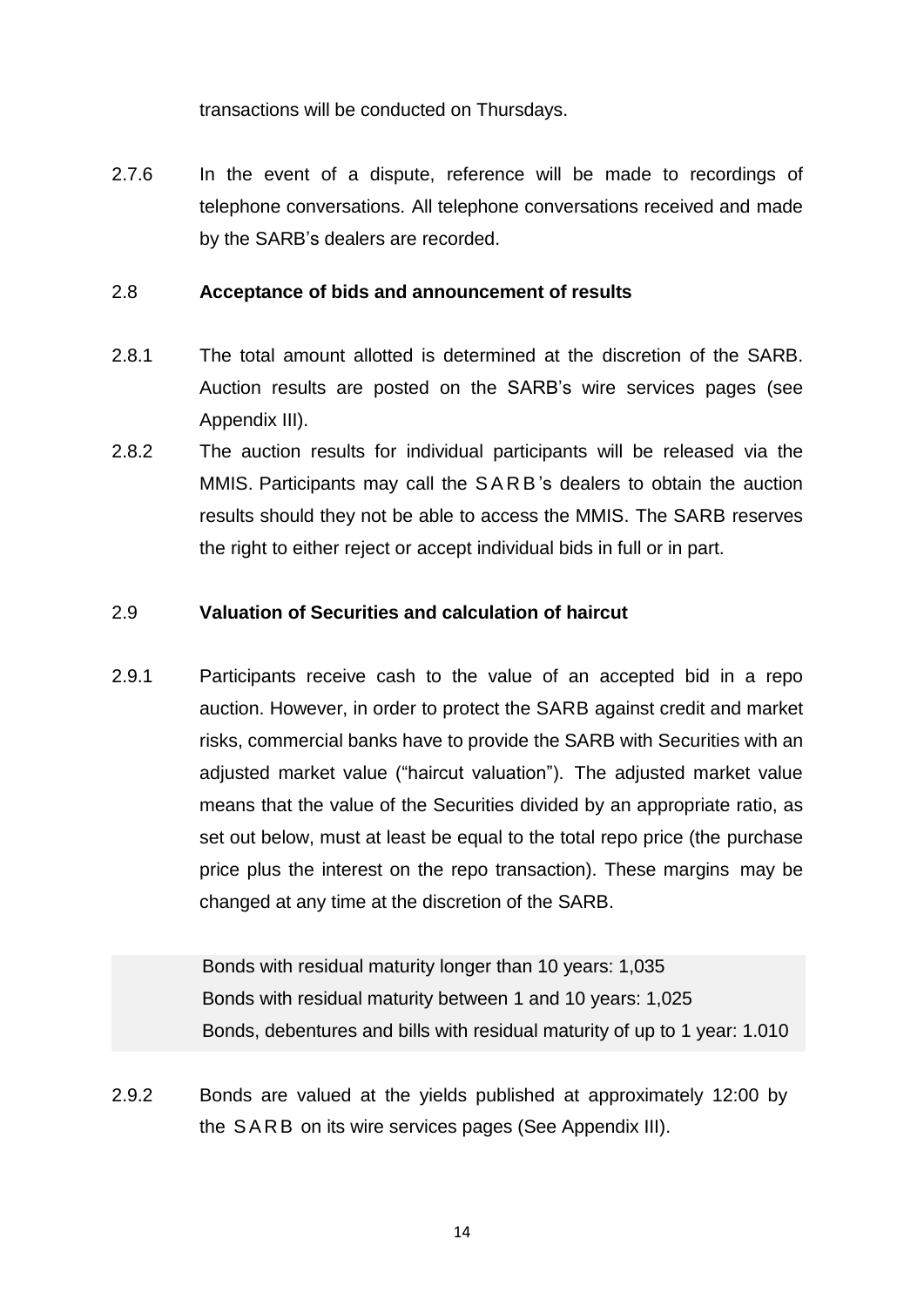2.9.3 Treasury bills are valued at the previous Friday's auction's discount rates. (The SARB retains the right to adjust the valuation rates in the event of substantial rate fluctuations.) There are four maturity bands with corresponding rates.

> 1 – 91 days: Previous Friday's auction for 91-day Treasury bills average discount rate 92 – 182 days: Previous Friday's auction for 182-day Treasury bills average discount rate 183 – 273 days: Previous Friday's auction for 273-day Treasury bills average discount rate 274 – 364 days: Previous Friday's auction for 364-day Treasury bills average discount rate

<span id="page-14-0"></span>2.9.4 SARB debentures are valued at the average yield determined at the most recently held SARB debenture auction. If a relevant debenture rate is not available, the applicable prevailing Treasury bill yield will be used.

## 2.10 **Maturity of repurchase transactions**

2.10.1 The repo date is set on the day that the Securities are bought (or sold) by the SARB. Should the repo date be declared a public holiday after the auction had been conducted, the second leg of the transaction will be shifted to the working day following the public holiday without any adjustment to the original interest amount.

## <span id="page-14-1"></span>2.11 **Details of underlying Securities**

2.11.1 Participants in the main repo auctions should submit via the MMIS details of the type of Securities to be sold to the SARB within 30 minutes after the publication of the auction results. In the event of systems problems being experienced by participants, special arrangements can be made to submit details telephonically to the FMD at (012) 313 4952, followed by email to [FMD-InterestRate@resbank.co.za.](mailto:FMD-InterestRate@resbank.co.za)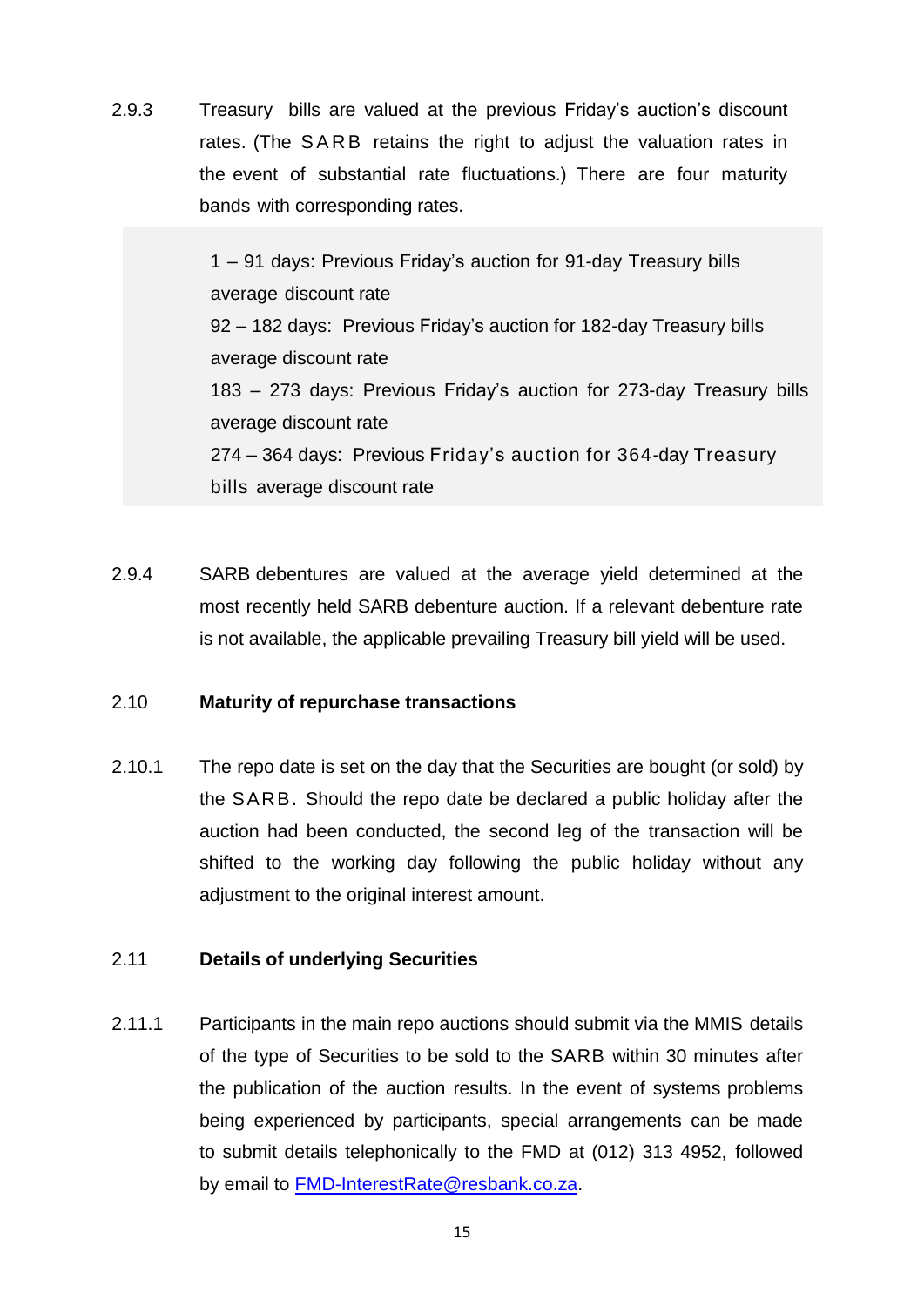- 2.11.2 Participants in the supplementary square-off auctions should submit the details of Securities to be sold to the SARB within 10 minutes after the announcement of the auction results via the MMIS. In the event of systems problems being experienced by participants, special arrangements can be made to submit details telephonically to the FMD at ( 012) 313 4952, followed by a confirmation email to [FMD-](mailto:FMD-InterestRate@resbank.co.za)[InterestRate@resbank.co.za](mailto:FMD-InterestRate@resbank.co.za)
- 2.11.3 Non-SAMOS participants utilising the standing facilities offered between 10:00 and 14:30 should submit the details of Securities to be traded with the SARB within 10 minutes after informing the SARB of their intentions to do so via the MMIS. In the event of system problems being experienced by participants, special arrangements can be made to submit details telephonically to the FMD at (012) 313 4952, followed by a confirmation email to [FMD-InterestRate@resbank.co.za.](mailto:FMD-InterestRate@resbank.co.za)

#### <span id="page-15-0"></span>2.12 **Delivery confirmation**

- 2.12.1 Details of Securities to be delivered in respect of the main repo auctions should be sent to the SARB by email to <mark>FMD-</mark> [DomesticSettle@resbank.co.za](mailto:email%20to%20FMD-DomesticSettle@resbank.co.za) or through SWIFT, within one hour after the announcement of the results.
- 2.12.2 In the case of a 14:00 auction, participants should send an email t o [FMD-DomesticSettle@resbank.co.za](mailto:FMD-DomesticSettle@resbank.co.za) or via SWIFT details of Securities to the SARB not later than 15:00.
- 2.12.3 Due to time constraints regarding supplementary square-off auctions held during the SAMOS position window, details of Securities to be delivered should be sent to the SARB via the MMIS, or in the event of system problems being experienced, via SWIFT before the closure of the SAMOS position window.
- 2.12.4 Failure to accurately disclose and deliver the underlying Securities will constitute an Event of Default (as contemplated in the Agreement) and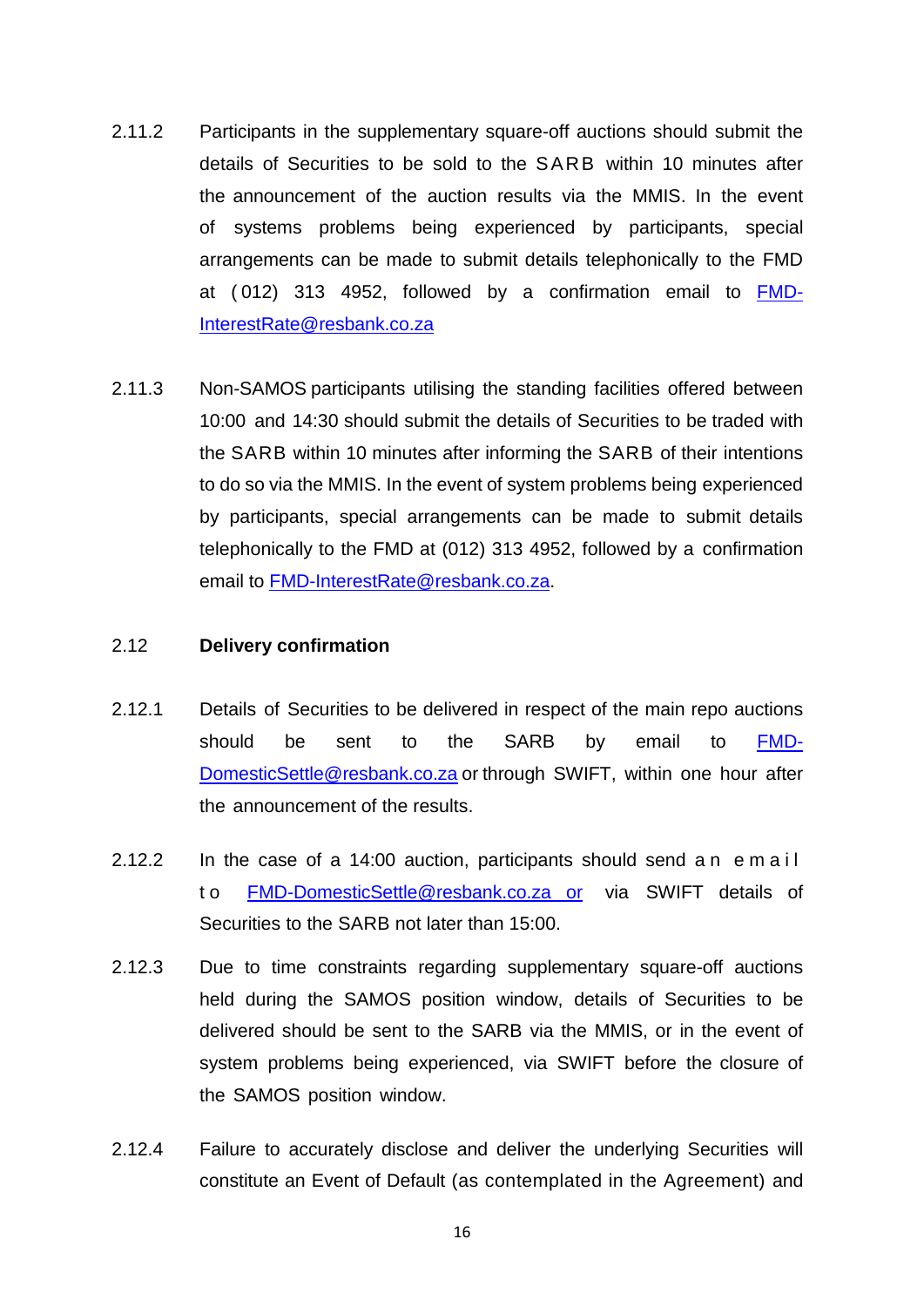can result in a penalty of up to R100 000 (One Hundred Thousand rand) and the cancellation of the transaction by the SARB.

### <span id="page-16-0"></span>2.13 **Emergency procedures**

2.13.1 If the aforementioned procedures cannot be followed for whatever reason, the SARB reserves the right to change the procedures as deemed necessary. The market would be informed accordingly on the relevant wire service pages.

#### <span id="page-16-2"></span><span id="page-16-1"></span>**3. Delivery and settlement of Securities**

#### 3.1 **Delivery**

- 3.1.1 With the dematerialisation of the money market Securities the Financial Instrument Register (FIR) was replaced with the CBMS. Banks must have a Securities Owner Register account with Strate (SOR) that will allow them to pledge assets for Liquid Assets Requirement (LAR).
- 3.1.2 All Securities to be used for repo transactions should be transferred to the SARB's safe custody accounts in the Central Securities Depository. All the Securities received by the SARB as collateral will be recorded in the CBMS. The daily statements reflecting the Securities held in the CBMS will be made available on the MMIS.
- 3.1.3 Securities to be sold to the SARB following a repo auction should be available in the relevant accounts within one hour after the announcement of the auction results.
- 3.1.4 Securities to be sold to the SARB resulting from the utilisation of the standing facility available between 10:00 and 14:30 should be available in the relevant accounts within 30 minutes after informing the SARB of such intentions.
- 3.1.5 Securities to be sold to the SARB following a supplementary square-off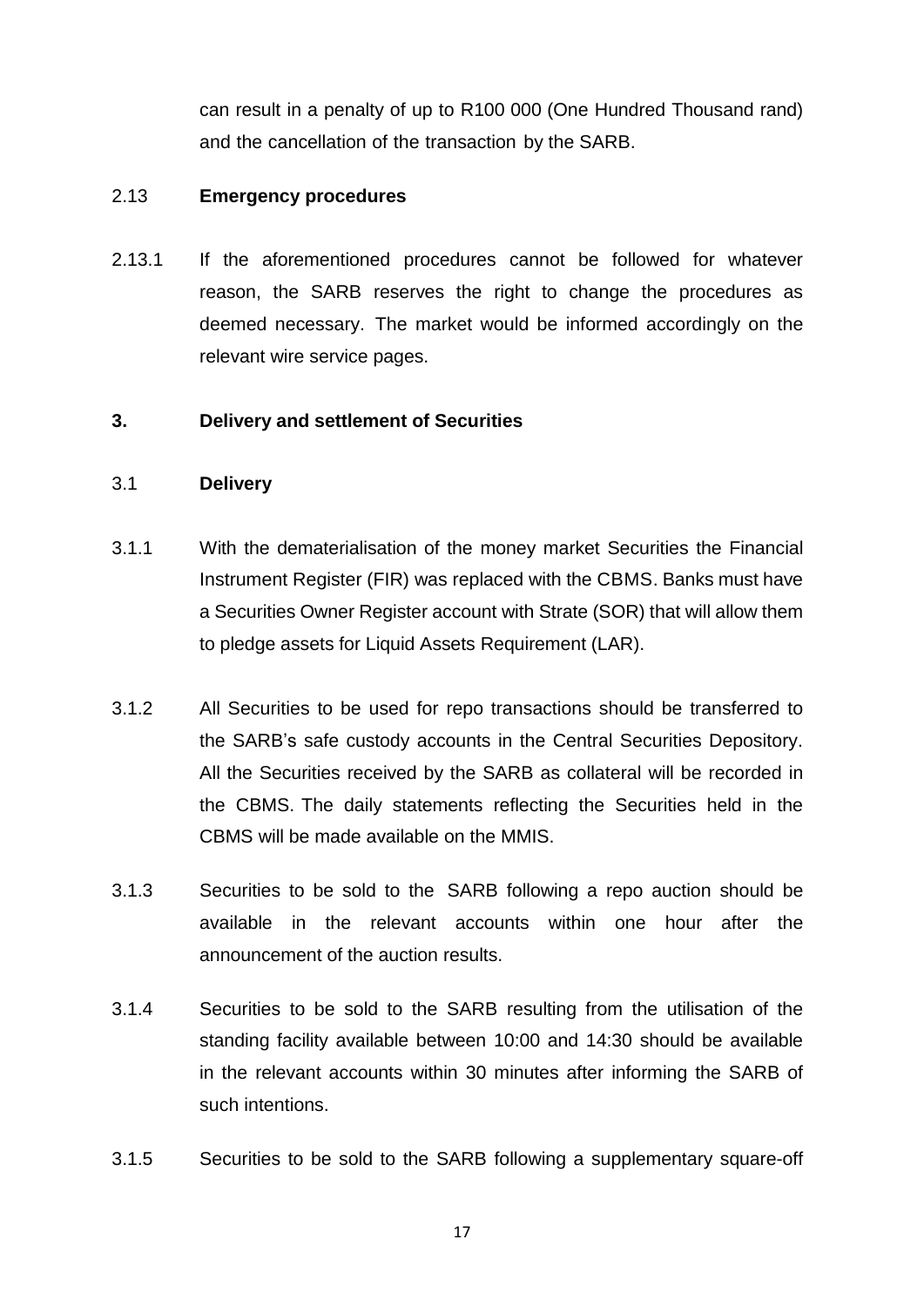auction should be available in the relevant accounts before the closure of the SAMOS position window.

## 3.2 **Settlement**

- 3.2.1 Provided that sufficient collateral has been secured in the Central Securities Depository and recorded in the CBMS, the SARB and the participants will transfer the funds within one hour via the SAMOS System. Banks that do not participate in the SAMOS system must settle through their settlement banks.
- <span id="page-17-0"></span>3.2.2 All transfers done through the Central Securities Depository will be done during the first settlement run on the day of settlement.

## 3.3 **Repurchase of Securities**

3.3.1 When a repo transaction matures, participants should purchase Securities from the SARB equivalent in value to those that it has sold to the SARB in the first leg of the transaction. On or after receiving payment (via SAMOS), the SARB will deliver to the participant Securities equivalent to those sold to it.

## <span id="page-17-1"></span>3.4 **Reverse repo transactions**

- 3.4.1 The reporting, matching and settlement of the reverse repo transactions, as explained in paragraph 2.6, will take place via the JSE Ltd and Strate Ltd, respectively.
- <span id="page-17-2"></span>3.4.2 The transfer of Securities will be effected in the first settlement run of the day. Settlement will take place on a net basis and no trade exclusions will be allowed.

## **4. Margin maintenance**

4.1 **Repo transactions**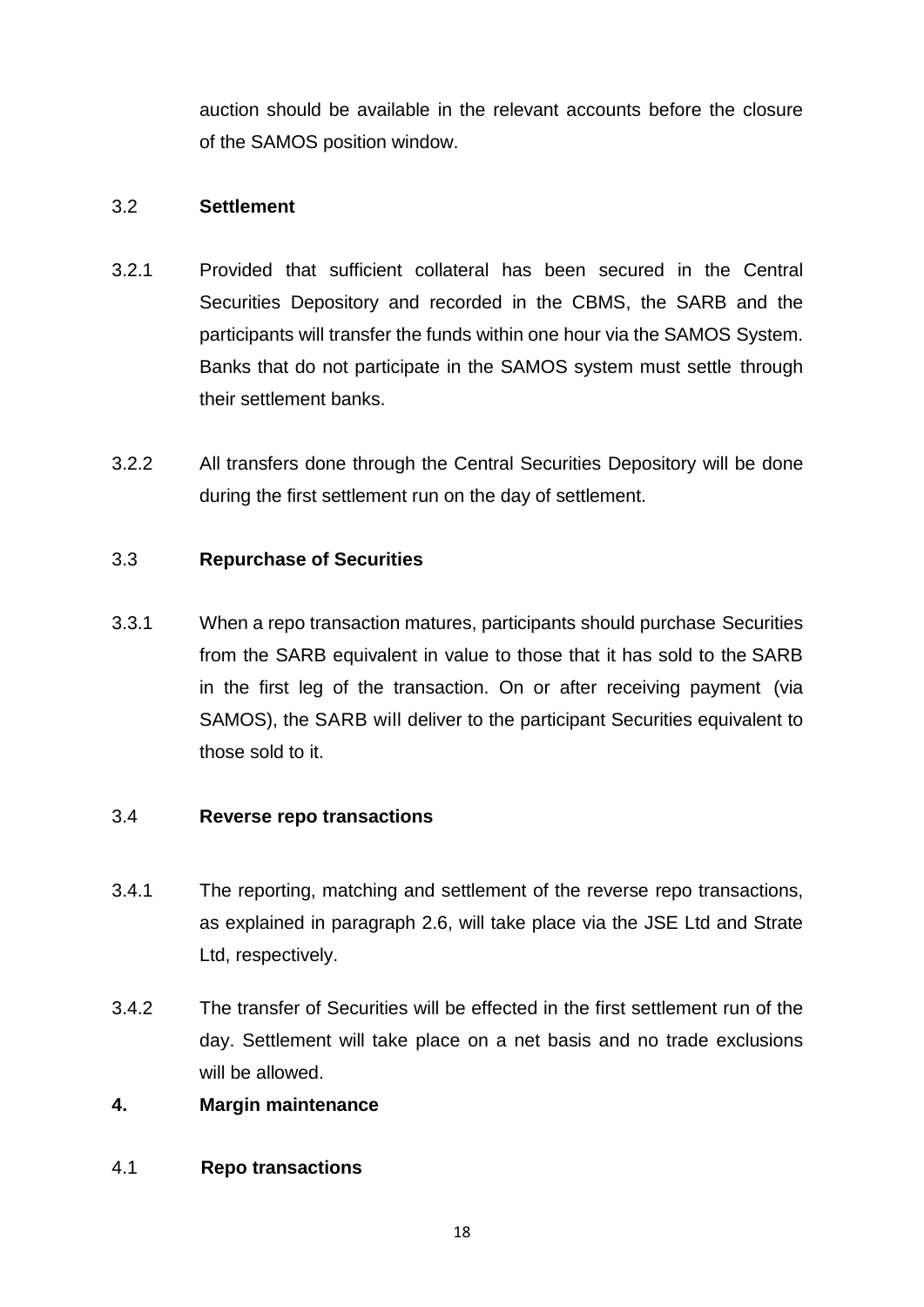- 4.1.1 In order to cover against potential losses, the SARB uses two methods to mitigate market risk. In addition to the "haircut" valuation explained in paragraph 2.9, the SARB also utilises margin calls to neutralise mark-tomarket losses.
- 4.1.2 Calculation of margin deficit
- 4.1.2.1 The SARB marks-to-market each commercial bank's repo portfolio on a daily basis. The adjusted market value of Securities provided as collateral in all the outstanding repo transactions of each participant is compared with the repo price of these transactions. The SARB calls for margin if the market value falls below the total repo price by an amount equal to or greater than R5 million. The SARB may change this call-trigger amount at its discretion. Margin calls can be settled in Margin Securities or Cash Margin, which are considered in subsequent mark-to-market valuations.

#### Example:

Margin deficit when total market value is less than the total repo price

| Purchase price                                    |    |               |     |
|---------------------------------------------------|----|---------------|-----|
| (repurchase tender allotment)                     |    | R350 000 000  |     |
| Interest                                          | +R | 142 000       |     |
| (at repurchase tender rate)                       |    |               |     |
| Total repo price (sell-back cash consideration)   |    | R350 142 000  | (A) |
| Adjusted value of bonds sold to the SARB          |    | R201 336 488  |     |
| Adjusted value of Treasury bills sold to the SARB |    | +R143 424 081 |     |
| <b>Total adjusted market value</b>                |    | R344 760 569  | (B) |
| Thus, margin deficit is:                          |    |               |     |
| Total adjusted market value (B)                   |    | R344 760 569  |     |
| Total repo price (sell-back price) (A)            |    | -R350 142 000 |     |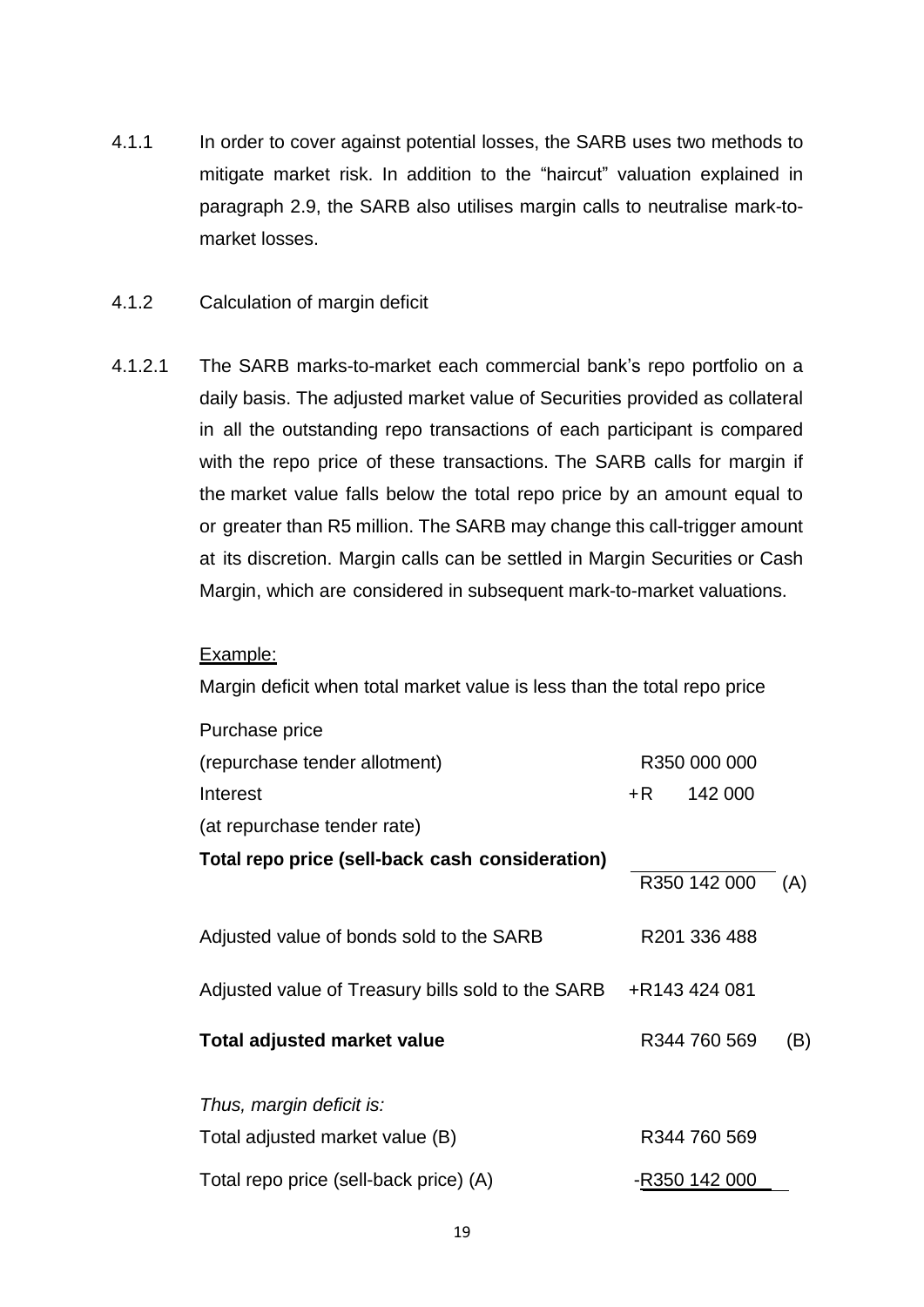Margin deficit  $(B) - (A)$  -R 5 381 431

- 4.1.2.2 In the above example, the SARB requires Margin Securities or Cash Margin with a total market value of at least R5 381 431.
- 4.1.2.3 The SARB will advise participants before 09:30 of the exact amount of any margin transfers to be made, based on the official JSE Ltd bond closing rates for value the previous day.
- 4.1.2.4 If the SARB exercises a margin call, details of the Margin Securities or Cash Margin to be delivered to the SARB should be confirmed by email to [FMD-TAU-DOMESTIC@resbank.co.za](mailto:FMD-TAU-DOMESTIC@resbank.co.za) before 10:30 on the day of the call. Margin Securities should be delivered before 11:00. Cash Margin should also be paid before 11:00 via SAMOS to the SARB.
- 4.1.2.5 Interest on Cash Margin will be calculated at the South African Benchmark Overnight Rate (Sabor) on a daily basis and paid to the counterparty on the first Business Day of the next month. The same principle will apply when the SARB is called for Cash Margin.
- 4.1.3 Repayment of excess margin
- 4.1.3.1 If the total adjusted value of Securities exceeds the total repo price for all repurchase transactions outstanding with a participant by an amount equal to or greater than R5 million, the SARB will, at the request of the participant, transfer the excess margin. Participants should request the SARB before 09:30 for such transfers.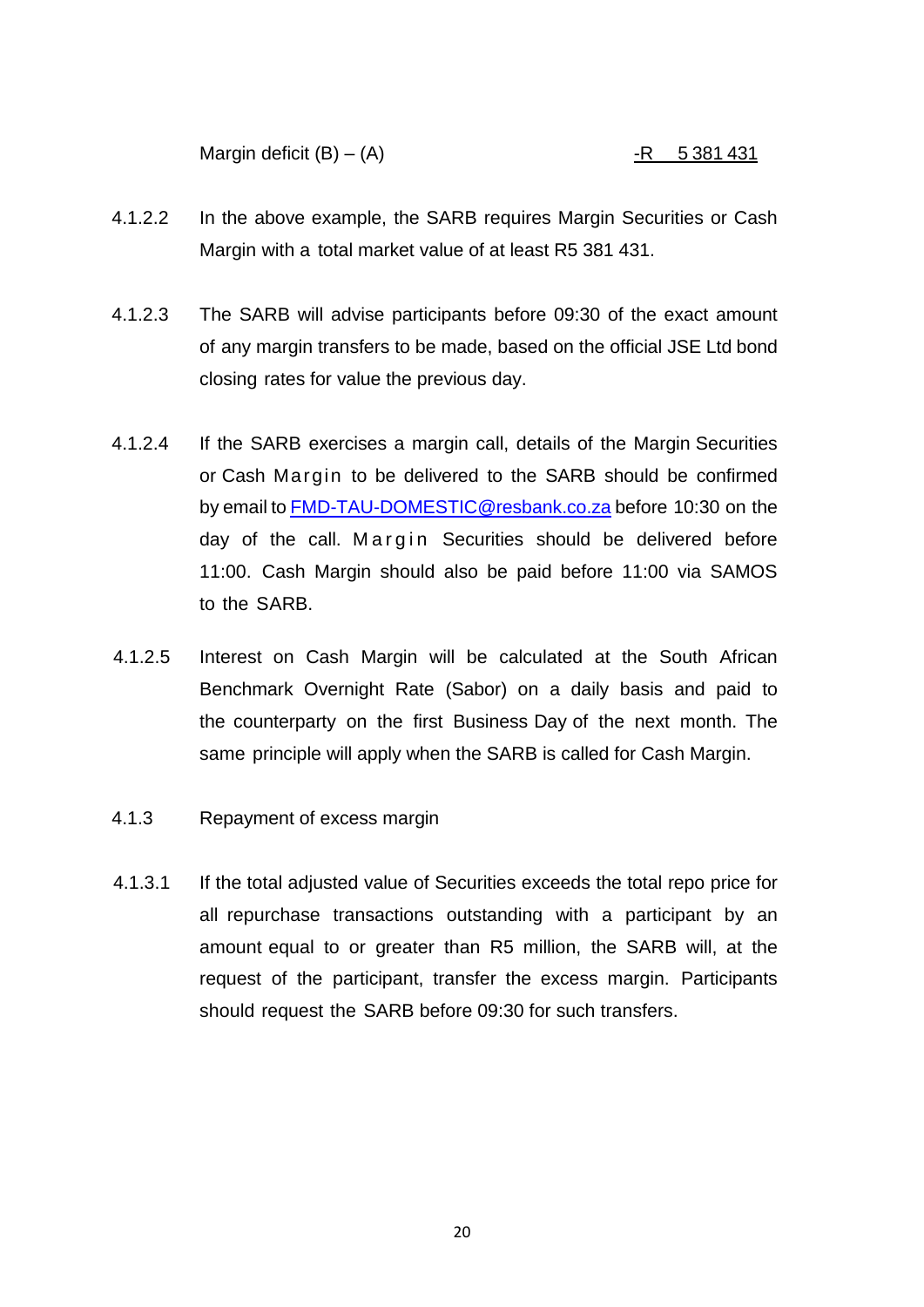## 4.1.4 Margin Transfer

4.1.4.1 Where Securities are provided as margin, the maturity dates of such Securities must exceed the maturity date of the longest outstanding repo transaction with that participant.

#### 4.2 **Reverse repo transactions**

- 4.2.1 Calculation of margin deficit
- 4.2.1.1 Reverse repo transactions are not subject to haircut valuations. However, such transactions are marked-to-market daily using the JSE bond closing rates. The SARB will call for margin if the market value of the Securities sold to the counterparty exceeds the cash plus total interest for the period of the transaction (repo price) by an amount equal to or greater than R5 million. Outstanding repo and reverse repo transactions are netted.
- 4.2.1.2 Interest at the Sabor will be calculated daily on cash margins and paid to the counterparty on the first Business Day of the next month. The same principle applies when the SARB transfers Cash Margin.
- 4.2.2 Margin Transfer
- 4.2.2.1 Counterparties subject to a margin call should be informed of such a call before 09:30. Securities to be delivered should be confirmed via email to [FMD-TAU-DOMESTIC@resbank.co.za](mailto:FMD-TAU-DOMESTIC@resbank.co.za) by 10:30 and settled before 11:00. The maturity date of any security provided as margin must exceed the maturity date of the longest reverse repo outstanding with that participant.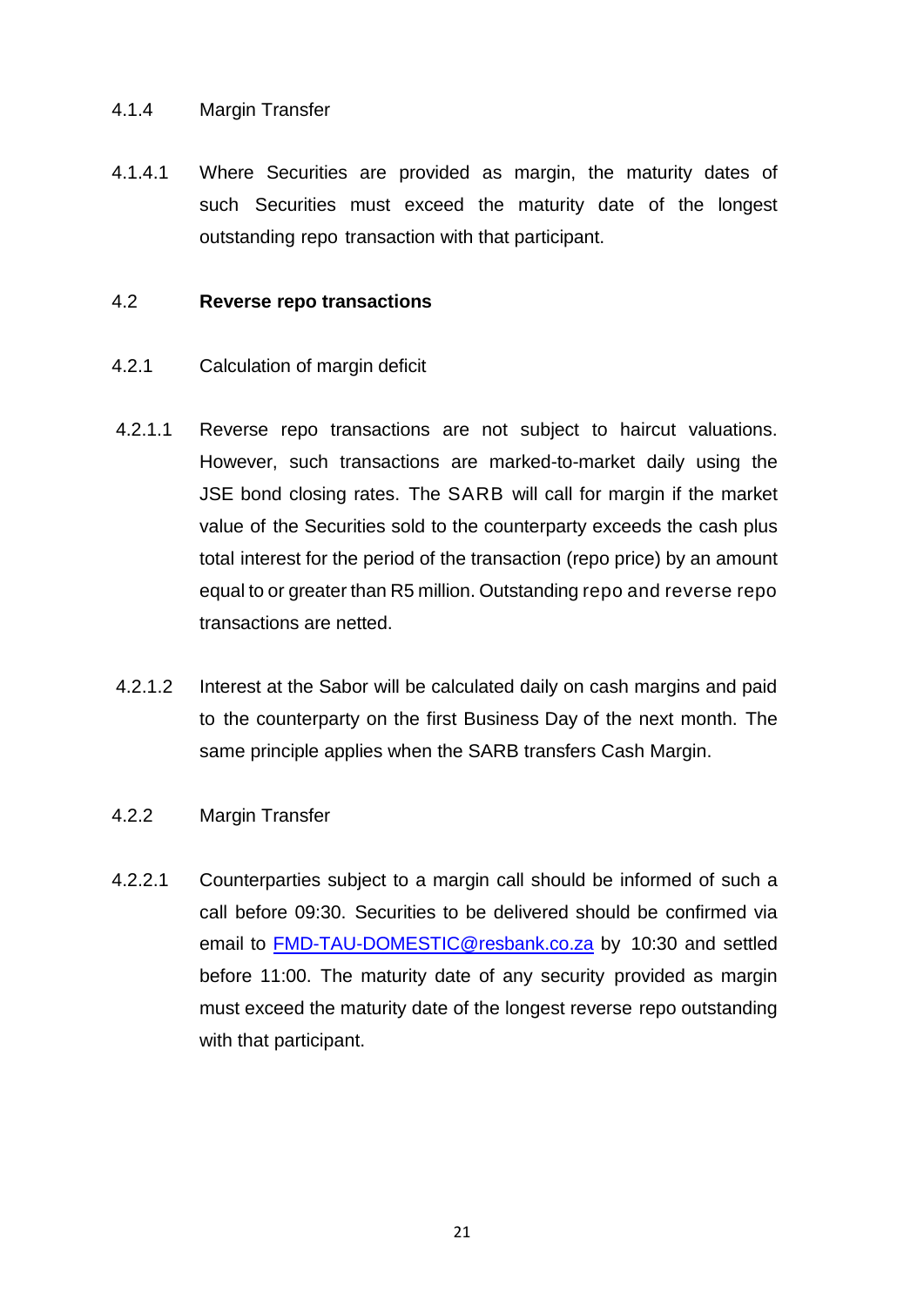## *TAKE NOTE:*

*Any figures used in the following Appendices are fictitious and only used to enhance the readability of the document. The SARB reserves the right to amend the layout or contents of any page or table at its sole discretion.*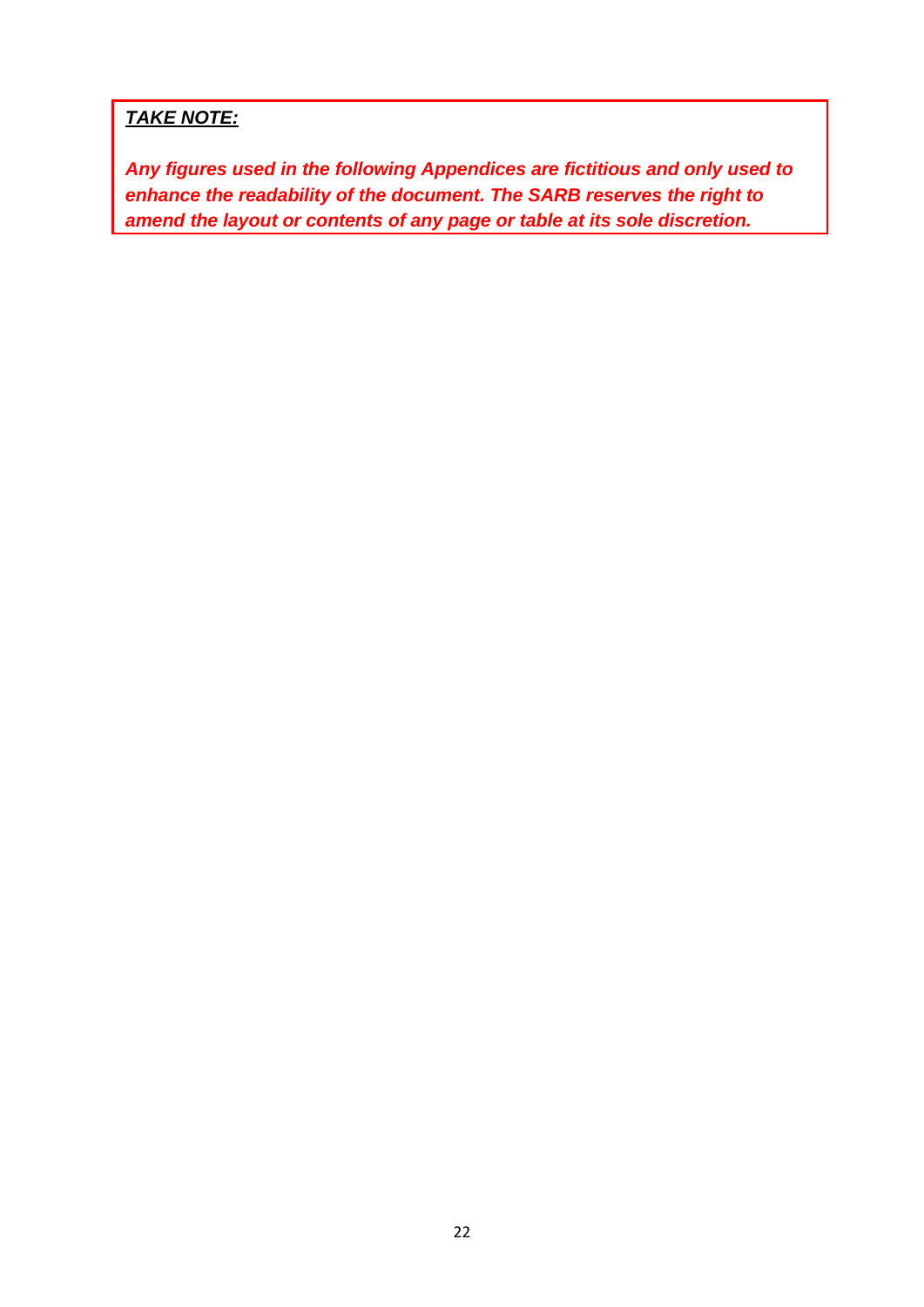## **APPENDIX I**

#### **LIST OF ELIGIBLE COLLATERAL**

The list of eligible Securities for use as collateral consists of:

- Government bonds (Rand denominated)
- Separate Trading of Registered Interest and Principal of Securities (STRIPS)
- SARB debentures
- Treasury bills

#### **DESCRIPTIONS**

- **Government bonds** are fixed-interest bearing securities issued by the central government under the Public Finance Management Act (No. 1 of 1999) (PFMA) and constitute evidence of debt of the Republic of South Africa and therefore represent a charge on the revenues and assets of the Republic. PFMA provides the Minister of Finance with the authority to borrow money and to convert such loans into any loan with the concurrence of the lender.
- **Separate Trading of Registered Interest and Principal of Securities (STRIPS),** issued in terms of the PFMA which provides the Minister of Finance with the authority to borrow money and to convert such loans into any loan with the concurrence of the lender. These STRIPS trade as zero-coupon instruments.
- **SARB debentures** are issued by the SARB in terms of the South African Reserve Bank Act (No. 90 of 1989) for liquidity management purposes. The yield on debentures is calculated on an interest add-on basis and subsequently the maturity value includes interest. The SARB has the discretion to change the maturities, offer amounts or redeem the debentures prior to maturity.
- **Treasury bills** are short-term debt obligations of the central government and represent a charge on the revenues and assets of the Republic of South Africa. The issuing of Treasury bills is governed by the PFMA. Treasury bills are issued at a discount to their face value.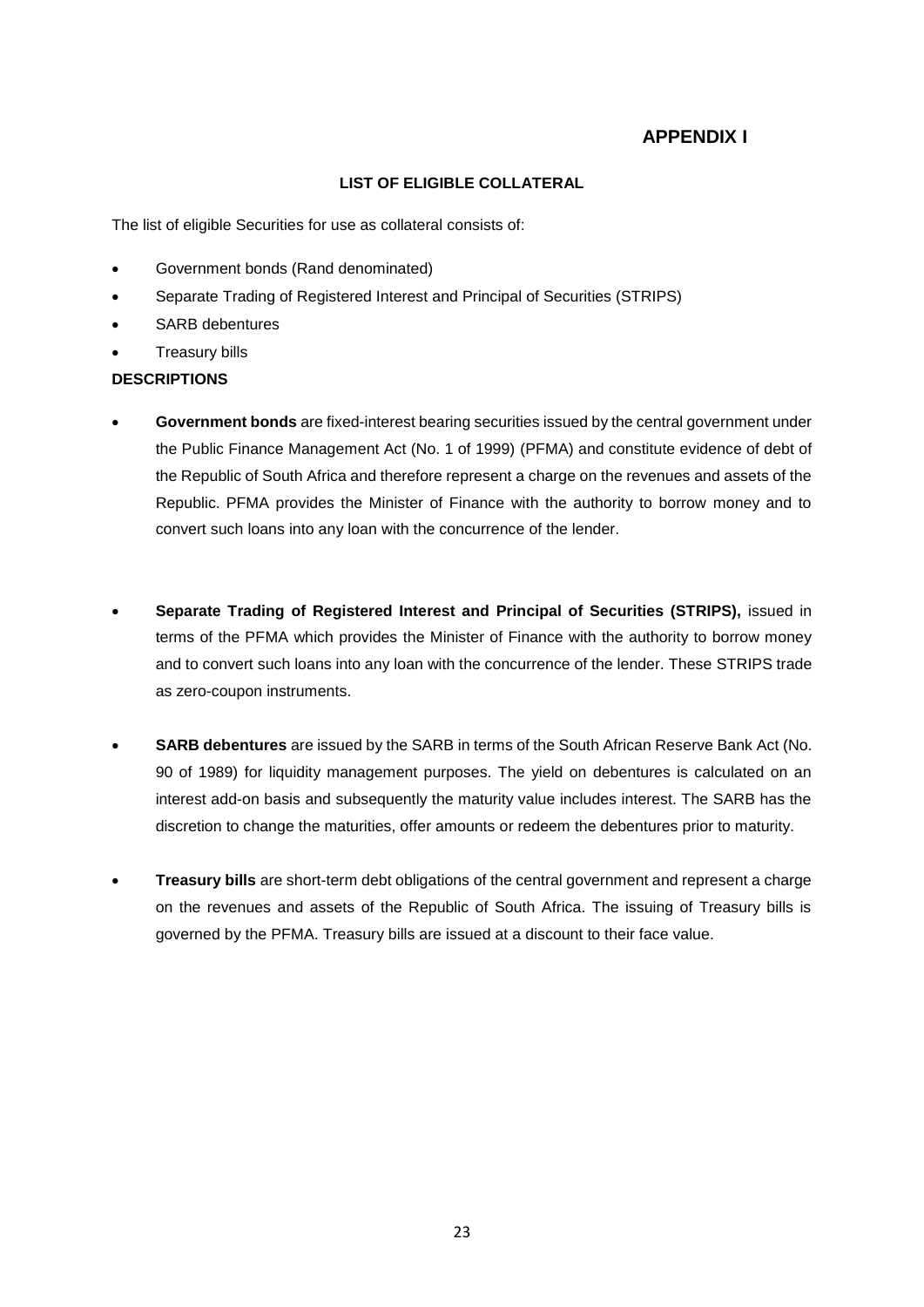## **APPENDIX II**

#### **TIMETABLE FOR REPO AUCTIONS**

| <b>Electronic</b><br>announcements                                  | Time                    | <b>Activity</b>                                                                    | <b>Action by participant</b>                                                                                        | <b>Action by the SARB</b>                                                                                                 |
|---------------------------------------------------------------------|-------------------------|------------------------------------------------------------------------------------|---------------------------------------------------------------------------------------------------------------------|---------------------------------------------------------------------------------------------------------------------------|
| Weekly:                                                             |                         |                                                                                    |                                                                                                                     |                                                                                                                           |
| Auction invitation<br><b>Bidding opens</b><br><b>Bidding closes</b> | 10:00<br>12:00<br>12:15 | Main repo auction                                                                  | <b>Bid via MMIS</b>                                                                                                 | Receive, process and allocate bids                                                                                        |
| <b>Auction results</b>                                              | 12:20<br>12:50          |                                                                                    | Confirm amounts received<br>Submission of security split                                                            | Confirm allocated amounts with participants<br>Check submissions received from participants                               |
|                                                                     | 13:20                   |                                                                                    | <b>Deliver Securities</b>                                                                                           | Receive Securities as specified in<br>submissions and transfer funds                                                      |
| <b>Auction invitation</b>                                           | 12:30                   | Main repo auction if the<br>12:00 auction was postponed                            |                                                                                                                     |                                                                                                                           |
| <b>Bidding opens</b><br><b>Bidding closes</b>                       | 14:00<br>14:15          |                                                                                    | <b>Bid via MMIS</b>                                                                                                 | Receive, process and allocate bids                                                                                        |
| <b>Auction results</b>                                              | 14:20<br>14:50          |                                                                                    | Confirm amounts received<br>Submission of security split                                                            | Confirm allocated amounts with participants<br>Check submissions received from participants                               |
|                                                                     | 15:00                   |                                                                                    | <b>Deliver Securities</b>                                                                                           | Receive Securities as specified in<br>submissions and transfer funds                                                      |
| Daily square-off<br>operations:                                     |                         | Conducted at the discretion<br>of the SARB                                         |                                                                                                                     |                                                                                                                           |
| <b>Auction invitation</b>                                           | 16:30                   | Supplementary auction, if<br>offered, and start of automated<br>square-off process | Enter telephonic bids and load it on MMIS if<br>supplementary auction is offered. Utilise cash<br>reserve accounts. | Receive, process and allocate bids                                                                                        |
| <b>Bidding closes</b>                                               | 16:35                   |                                                                                    |                                                                                                                     |                                                                                                                           |
| <b>Auction results</b>                                              | 16:40                   |                                                                                    | Confirm amounts received.<br><b>Load Securities on MMIS</b>                                                         | Confirm allocated amounts with participants                                                                               |
|                                                                     | 16:50                   |                                                                                    | Closing balances settle automatically on<br>SAMOS at standing facility rates                                        | Check Securities loaded by participants if a<br>supplementary tender is loaded. Receive<br>Securities and transfer funds. |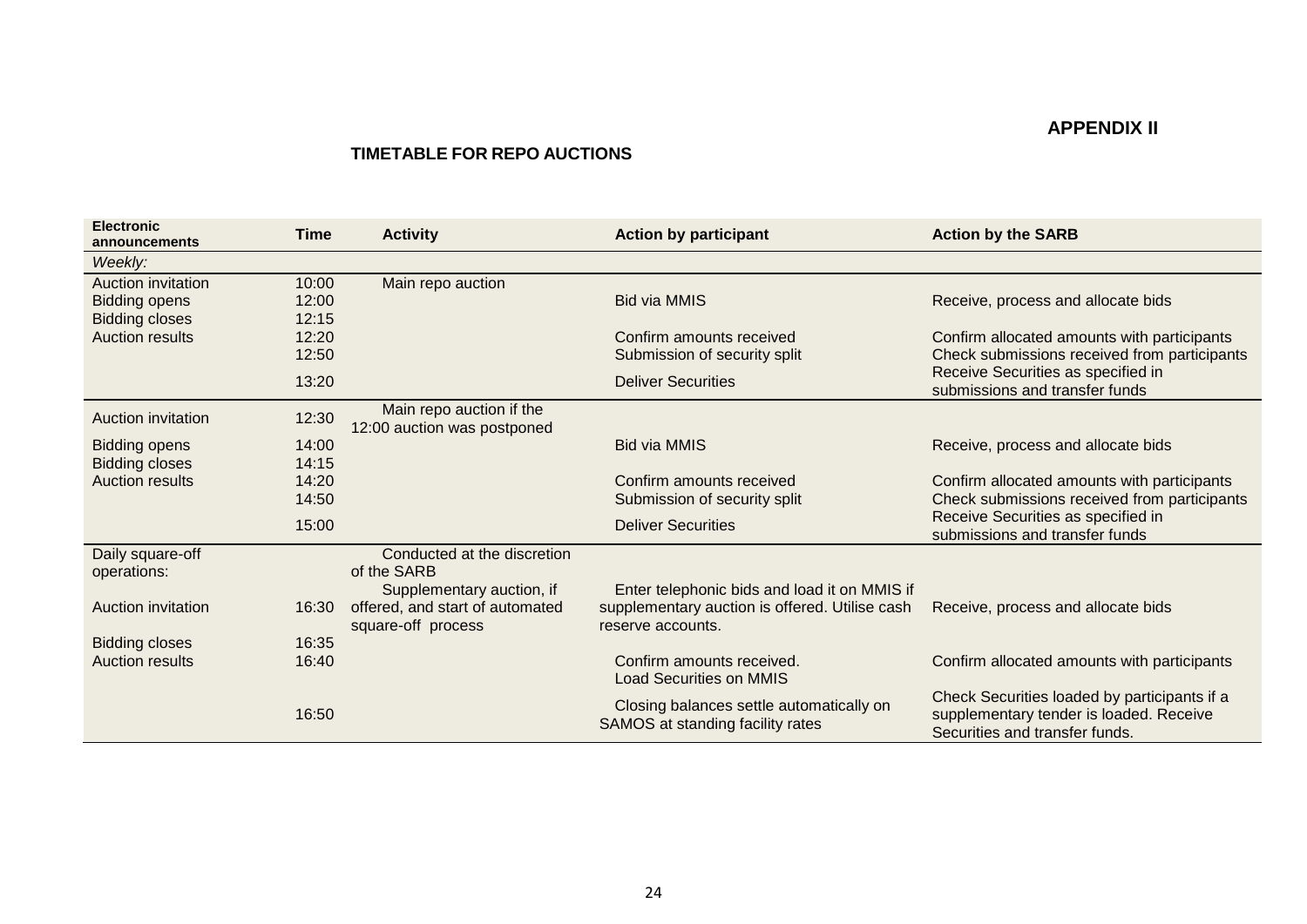## **APPENDIX III**

#### **EXAMPLES OF ANNOUNCEMENTS ON WIRE SERVICES**

#### **1. MAIN REPO AUCTION**

*Estimated time of release: Invitation and average at 10:00 and/or 12:30 and results at around 12:20 and/or 14:20*

#### **FIGURE 1: MAIN REPO AUCTION (SARB04) on Reuters and (SABA) on Bloomberg as well as SARB website**

**MAIN REPO**

#### **TENDERS ARE INVITED FOR THE FOLLOWING MAIN REPO AUCTION**

| <b>Auction Date</b>  |  |
|----------------------|--|
| <b>Maturity Date</b> |  |
| Repo Rate            |  |
| <b>Opening Time</b>  |  |
| <b>Closing Time</b>  |  |
| <b>Results At</b>    |  |
|                      |  |

#### **Liquidity Estimated For The Week: (R'm)** Average

#### **Main Repo Results (R'm)**

Amount Received

#### Amount Allotted

Please go to "What's New" on the SARB website for special announcement regarding changes to the monetary policy procedures.

**(www.resbank.co.za) Queries (012) 313 4952**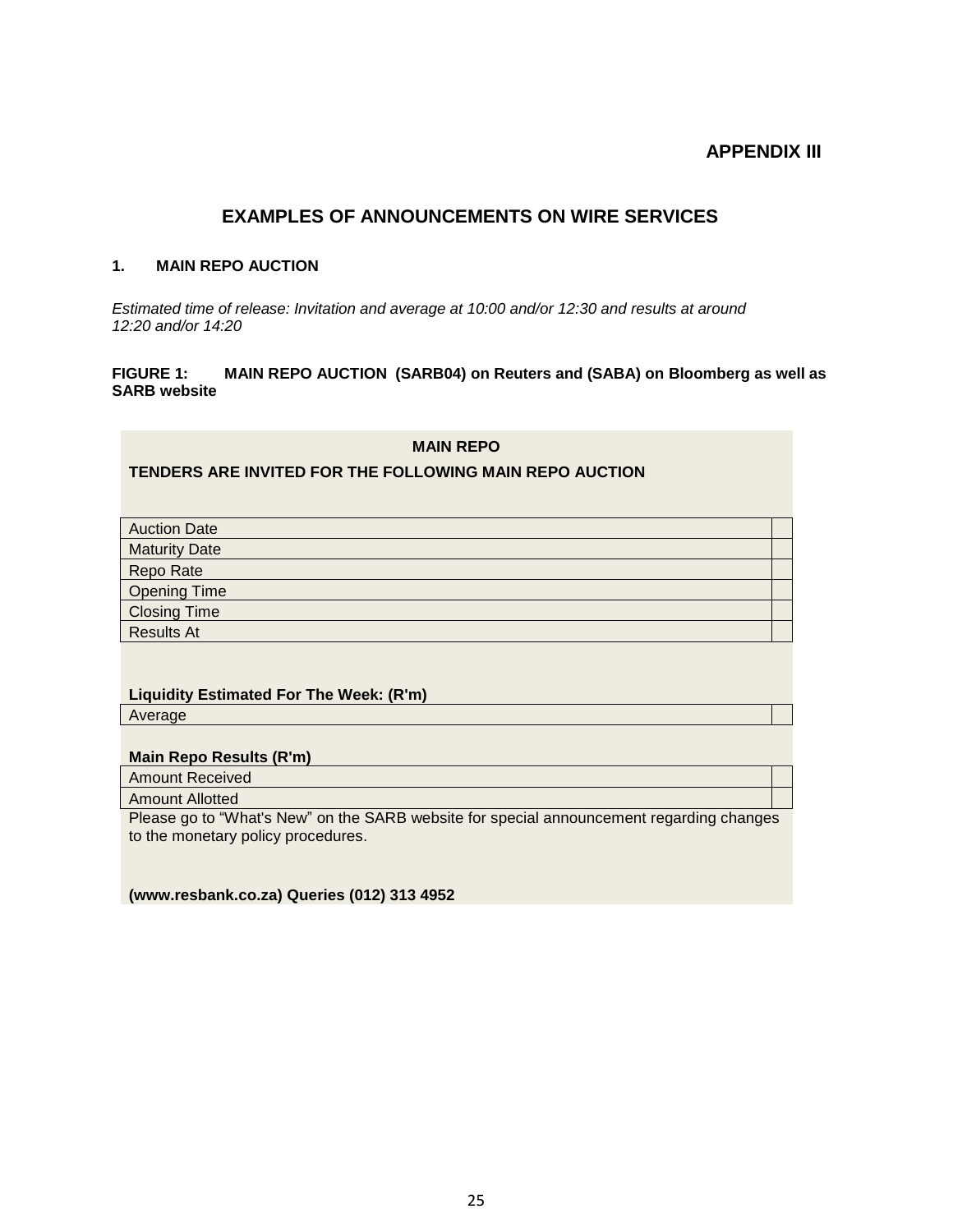#### **2. SUPPLEMENTARY AND STANDING FACILITY REPO / REVERSE REPO AUCTIONS**

*Estimated time of release: Invitation at 16:30 and results at around 16:40 (Supplementary facilities)*

#### **FIGURE 2: SUPPLEMENTARY REPO AUCTION AND STANDING FACILITY UTILISATION (SARB05)**

#### **SUPPLEMENTARY REPO AUCTION AND STANDING FACILITY UTILISATION**

#### **Bids are invited for a supplementary repo.**

| <b>Auction Date</b>  |  |
|----------------------|--|
| <b>Maturity Date</b> |  |
| Repo Rate            |  |
| <b>Results At</b>    |  |
| <b>Opening Time</b>  |  |

#### **Closing Time**

| <b>Amount Offered</b>  |  |
|------------------------|--|
| <b>Amount Received</b> |  |
| <b>Amount Allotted</b> |  |

**Utilisation of Standing Facility (SF) between 10:00 and 14:30**

#### **Standing Facility Allotment (R'm)**

SF Repo at Repo +1.0%

SF Reverse Repo at Repo -1.0%

**(www.resbank.co.za) Any queries (012) 313 4952**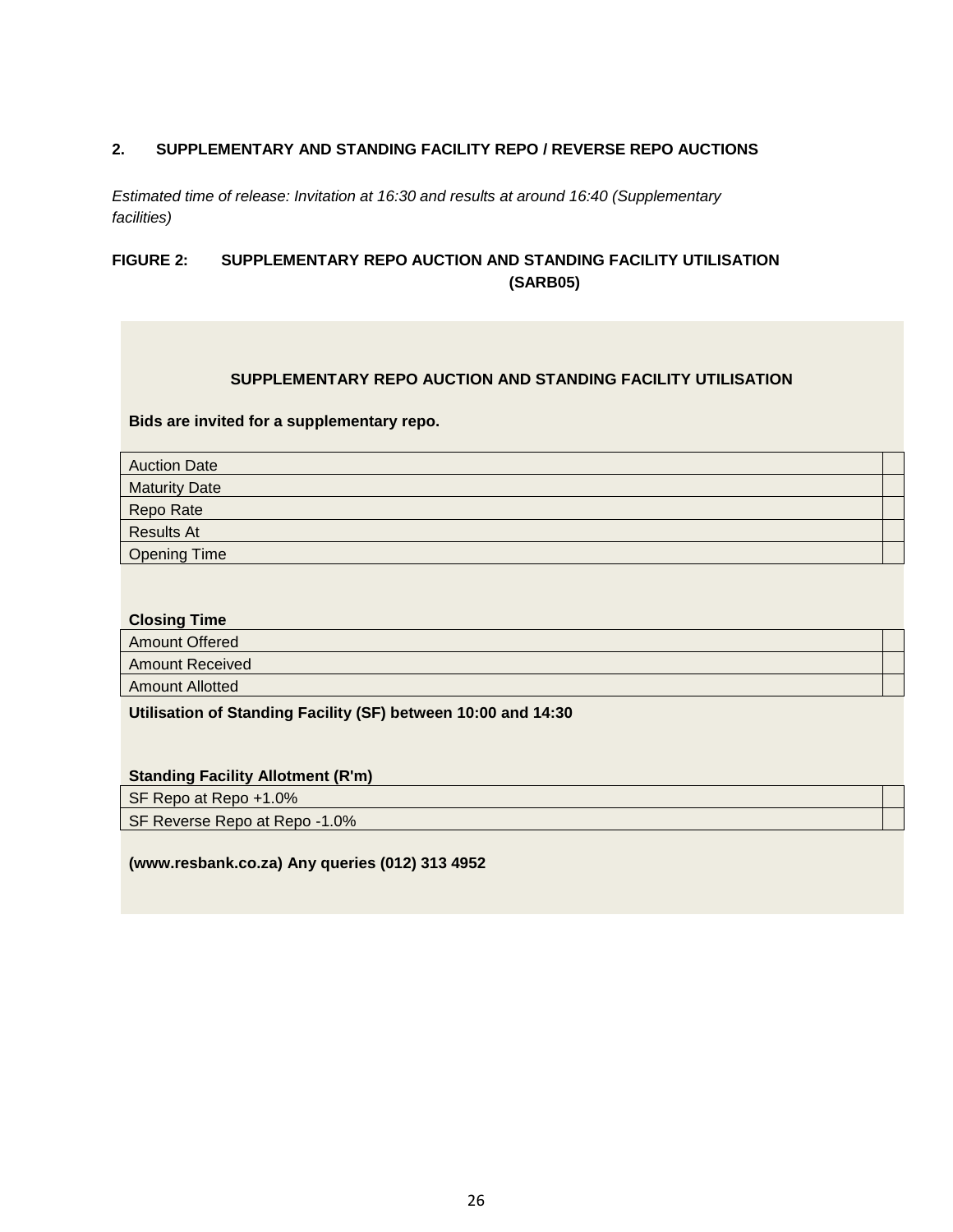#### **3. REFINANCING STATISTICS**

#### **FIGURE 3: ESTIMATED TIME OF RELEASE 09:00 (SARB17)**

#### **MONEY MARKET SUMMARY**

| <b>Amounts in R'm</b>                         |  |  |  |  |
|-----------------------------------------------|--|--|--|--|
| BANK notes and coin in circulation            |  |  |  |  |
| BANK notes and coin in circulation            |  |  |  |  |
|                                               |  |  |  |  |
| Date                                          |  |  |  |  |
| Main Repo                                     |  |  |  |  |
| <b>Supplementary Auction</b>                  |  |  |  |  |
| <b>Standing Facility (Non Clearing Banks)</b> |  |  |  |  |
| Cash Reserve Account Maintenance (MDRES)      |  |  |  |  |
| Cash Reserve Account Utilisation (MDCRA)      |  |  |  |  |
| <b>SAMOS Square-Off</b>                       |  |  |  |  |
| <b>SADC-RTGS (formerly Siress)</b>            |  |  |  |  |

Main Repo Outstanding

Reverse Repo Outstanding

SARB Debentures Outstanding

Liquidity Requirement (1)

Any Queries (012) 313 4952 Amounts in Rand Millions (R'm) MDRES and MDCRA  $=$  (+) Deposit (-) Withdrawal SAMOS Square-off: (+) Utilisation of facility (-) Surplus Funds Supplementary/Standing Facility = (+) Repo (-) Rev Repo

(1) Liquidity Requirement Calculation: Outstanding Main Repo + Outstanding Supp + Outstanding Standing Facility + (expected cash reserve action - actual cash reserve action)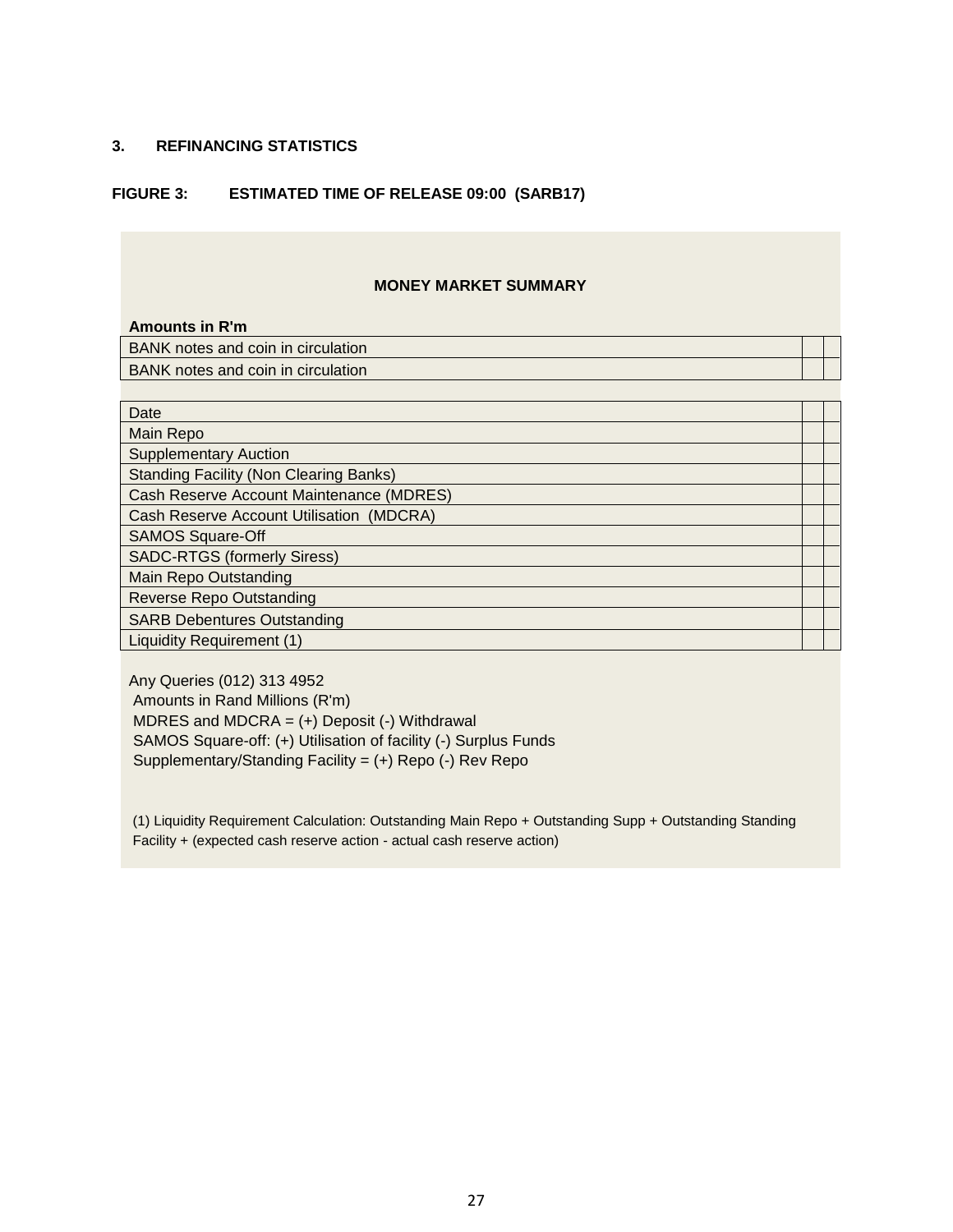## **4. ASSET VALUATION RATES**

## **FIGURE 4 (SARB20)**

| <b>TIME</b>      | 2018-05-28 | R212     | 2.29 | R2030              | 8.85  |
|------------------|------------|----------|------|--------------------|-------|
| R <sub>159</sub> | 7.35       | R213     | 8.94 | R2032              | 9.03  |
| R186             | 8.42       | R214     | 9.28 | R2040              | 9.31  |
| R <sub>197</sub> | 2.33       | 12025    | 2.45 | R2044              | 9.33  |
| R202             | 2.70       | 12033    | 2.7  | E170               | 8.17  |
| R203             | 3.20       | 12038    | 2.72 | <b>ES33</b>        | 10.44 |
| R204             | 6.69       | 12050    | 2.86 | <b>SZ25</b>        | 9.47  |
| R207             | 7.24       | R2023    | 7.82 | <b>WS04</b>        | 7.85  |
| R208             | 7.49       | R2035    | 9.13 | <b>TN27</b>        | 10.38 |
| R209             | 9.13       | R2048    | 9.3  |                    |       |
| R210             | 2.67       | R2037    | 9.21 | SARB DB 7 day      | 6.49  |
|                  |            | 12046    | 2.86 | SARB DB 14 day     | 6.75  |
|                  |            | 12029    | 2.7  |                    |       |
|                  | Percentage | R'm      |      | SARB DB 28 day     | 6.50  |
| Overnight FX     | 6.50       | 3730     |      | SARB DB 56 day     | 6.99  |
| <b>SABOR</b>     | 6.477      | 39536.97 |      | TB 0 - 91 DAYS     | 7.03  |
| Publish date:    | 2018-05-28 |          |      | TB 92 - 182 DAYS   | 7.11  |
| Value date:      | 2018-05-25 |          |      | TB 183 - 273 DAYS  | 7.08  |
|                  |            |          |      | <b>TB 364 DAYS</b> | 6.96  |
|                  |            |          |      |                    |       |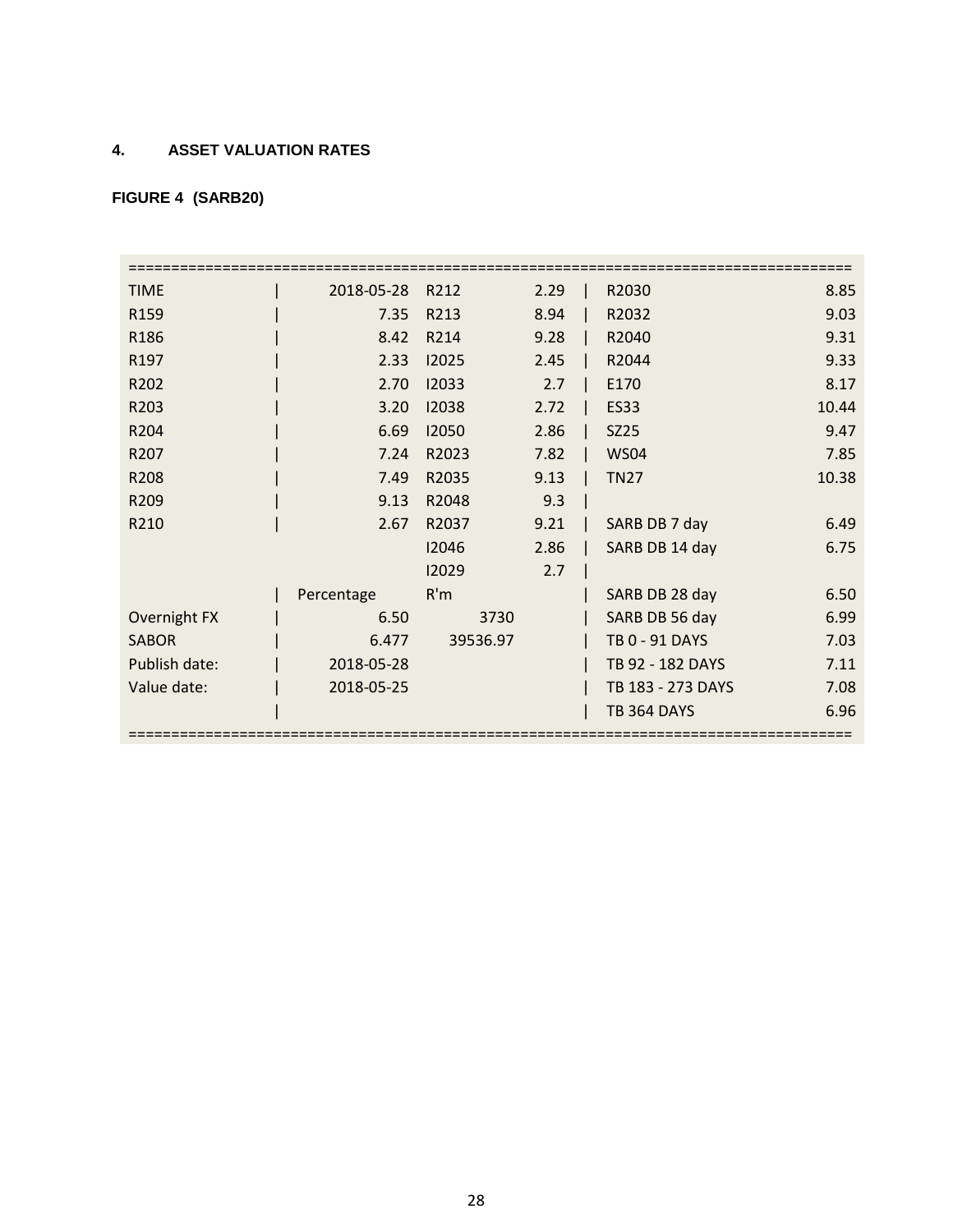#### **APPENDIX IV**

#### **MAIN REPURCHASE AUCTION ALLOCATION METHOD**

Formula: Allocating on a pro rata basis

$$
A l l o t = \sum_{x=1}^{n} \left[ \frac{a^{x}}{b} \times c \right]
$$

*Where:*

*Allot = the total amount allotted*

 $\mathbf{r}$ 

- *n = the number of banks participating in the auction*
- *a = the bids of the individual banks*
- *b = the total amount of bids received*
- *c = the amount on offer*

The table below illustrates how the allocation of an amount of R56,0 billion would be effected.

| Participants | <b>Bids</b> | <b>Bids</b> | Bids /   | Alloc /  |
|--------------|-------------|-------------|----------|----------|
|              | received    | allocated   | Shortage | Shortage |
| Bank A       | 57,000      | 14,916      | 102%     | 27%      |
| Bank B       | 50,000      | 13,084      | 89%      | 23%      |
| Bank C       | 52,000      | 13,607      | 93%      | 24%      |
| Bank D       | 45,000      | 11,776      | 80%      | 21%      |
| Bank E       | 10,000      | 2,617       | 18%      | 5%       |
|              | 214,000     | 56,000      |          | 100%     |

Table: Example of a pro rata allocation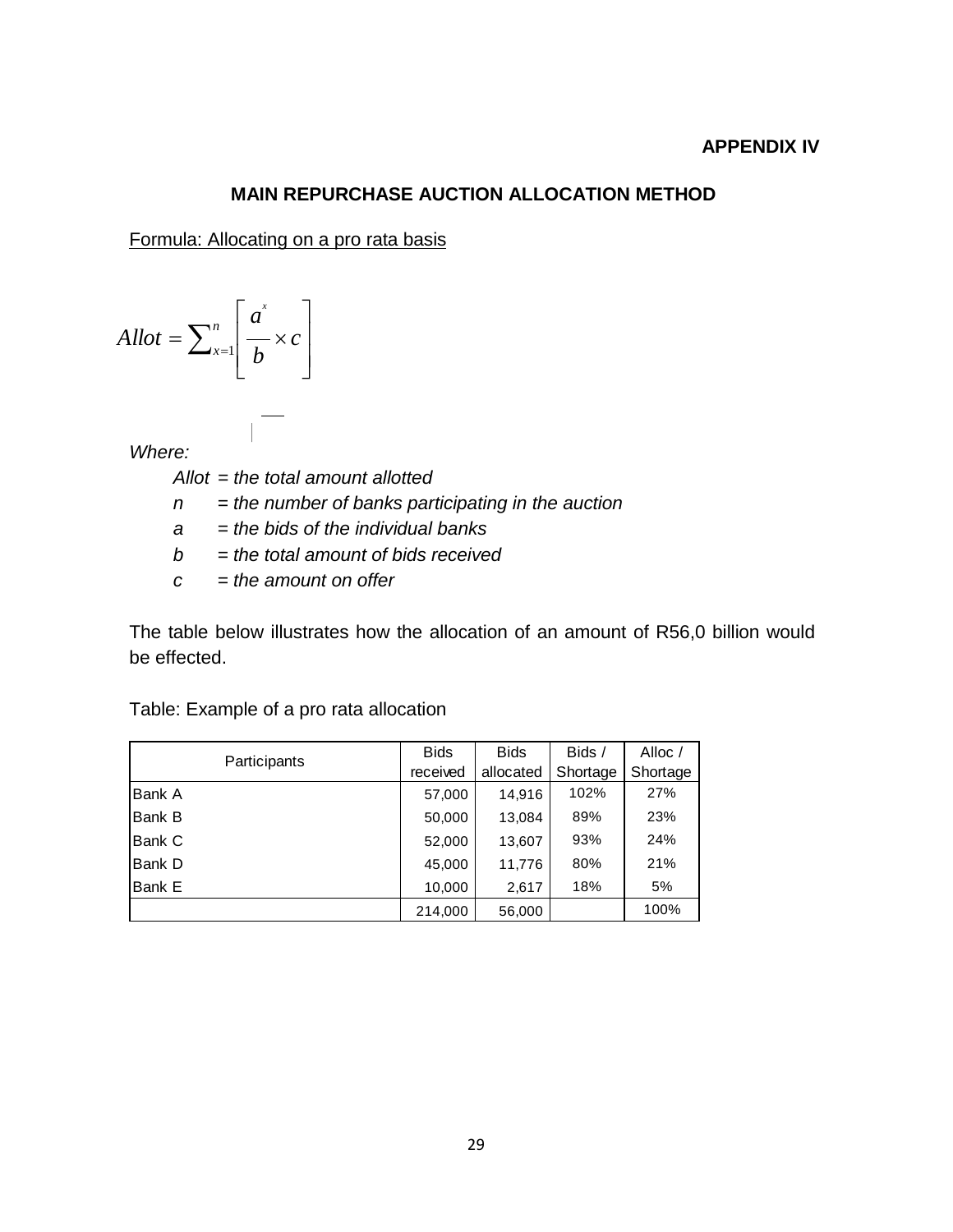#### **MARGIN TRANSFER FORM**

Contact name:.,……………….…… Contact no:…………..………..email: …………………..…….

## **MARGIN TRANSFER TO THE SOUTH AFRICAN RESERVE BANK FROM: PARTICULARS OF SECURITIES TO BE TRANSFERRED TO THE SARB**

| <b>ELIGIBLE BONDS</b> |                       |                |                        |  |                      |                |       |  |
|-----------------------|-----------------------|----------------|------------------------|--|----------------------|----------------|-------|--|
|                       |                       |                |                        |  |                      |                |       |  |
| Type                  |                       |                | Nominal                |  | <b>YTM</b>           |                | VALUE |  |
|                       |                       |                |                        |  |                      |                |       |  |
|                       |                       |                |                        |  |                      |                |       |  |
|                       |                       |                |                        |  |                      | <b>Total A</b> |       |  |
|                       |                       |                | <b>TREASURY BILLS</b>  |  |                      |                |       |  |
| Type                  | Nominal               |                | Days to Maturity       |  | <b>Discount Rate</b> |                | Value |  |
|                       |                       |                |                        |  |                      |                |       |  |
|                       |                       |                |                        |  |                      |                |       |  |
|                       |                       |                |                        |  |                      | <b>Total B</b> |       |  |
|                       |                       |                | <b>SARB DEBENTURES</b> |  |                      |                |       |  |
| Nominal               |                       | Maturity value | Days to Maturity       |  | Yield                |                | Value |  |
|                       |                       |                |                        |  |                      |                |       |  |
|                       |                       |                |                        |  |                      |                |       |  |
| <b>Total C</b>        |                       |                |                        |  |                      |                |       |  |
|                       | <b>CASH</b>           |                |                        |  |                      |                |       |  |
|                       | Total D               |                |                        |  |                      |                |       |  |
|                       | Total $A + B + C + D$ |                |                        |  |                      |                |       |  |

AUTHORISED SIGNATURE 1 AUTHORISED SIGNATURE 2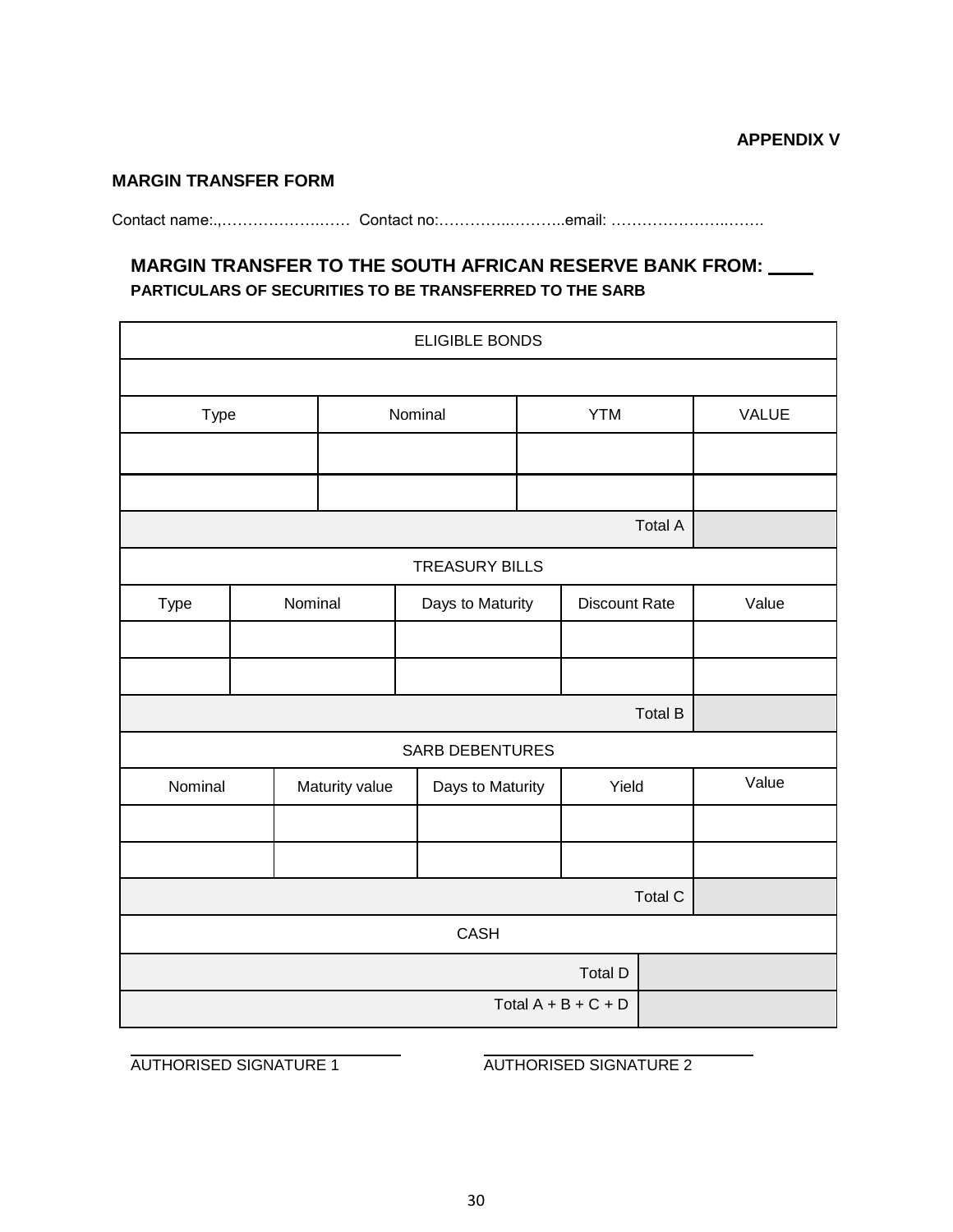## **SOUTH AFRICAN RESERVE BANK DEBENTURES**

#### **1. SCREEN ANNOUNCEMENTS**

*Estimated time of release: Invitation normally at around 8:00 on the morning of the auction. Results at around 11:00.*

#### **FIGURE 1: INVITATION (SARB14)**

|                                                                                                           |    | <b>SARB DEBENTURE AUCTION INVITATION</b> |    |  |
|-----------------------------------------------------------------------------------------------------------|----|------------------------------------------|----|--|
| TENDERS ARE INVITED FOR THE FOLLOWING SARB DEBENTURE AUTION                                               |    |                                          |    |  |
| <b>AUCTION DATE</b><br><b>SETTLEMENT DATE</b><br>TOTAL AMOUNT ON OFFER (R'm)<br><b>DAYS</b>               | 14 | 28                                       | 56 |  |
| Any queries contact the dealing desk on (012) 313 4952<br>SARB's website (www.resbank.co.za)              |    |                                          |    |  |
| Results <sarb15><br/>Terms and Conditions <sarb16><br/>SARB main page <sarb01></sarb01></sarb16></sarb15> |    |                                          |    |  |

| 1.) SARB Debenture Invitation                                | 2019/06/05 08:14:34 |            |            |            |
|--------------------------------------------------------------|---------------------|------------|------------|------------|
| TENDERS ARE INVITED FOR THE FOLLOWING SARB DEBENTURE AUCTION |                     |            |            |            |
| <b>Auction Date</b>                                          | 2019-06-05          |            |            |            |
| <b>Settlement Date</b>                                       | 2019-06-05          |            |            |            |
| Total Amount on Offer (R"m)                                  | 1,000               |            |            |            |
| Days                                                         |                     | 14         | 28         | 56         |
| <b>Maturity Date</b>                                         | 2019-06-12          | 2019-06-19 | 2019-07-03 | 2019-07-31 |
| <b>Closing Time for Bids</b>                                 | 10:00               |            |            |            |
| Results at                                                   | 11:00               |            |            |            |
| For any queries contact the dealing desk on (012) 313-4952   |                     |            |            |            |
| Results can be confirmed at (012) 313-4490                   |                     |            |            |            |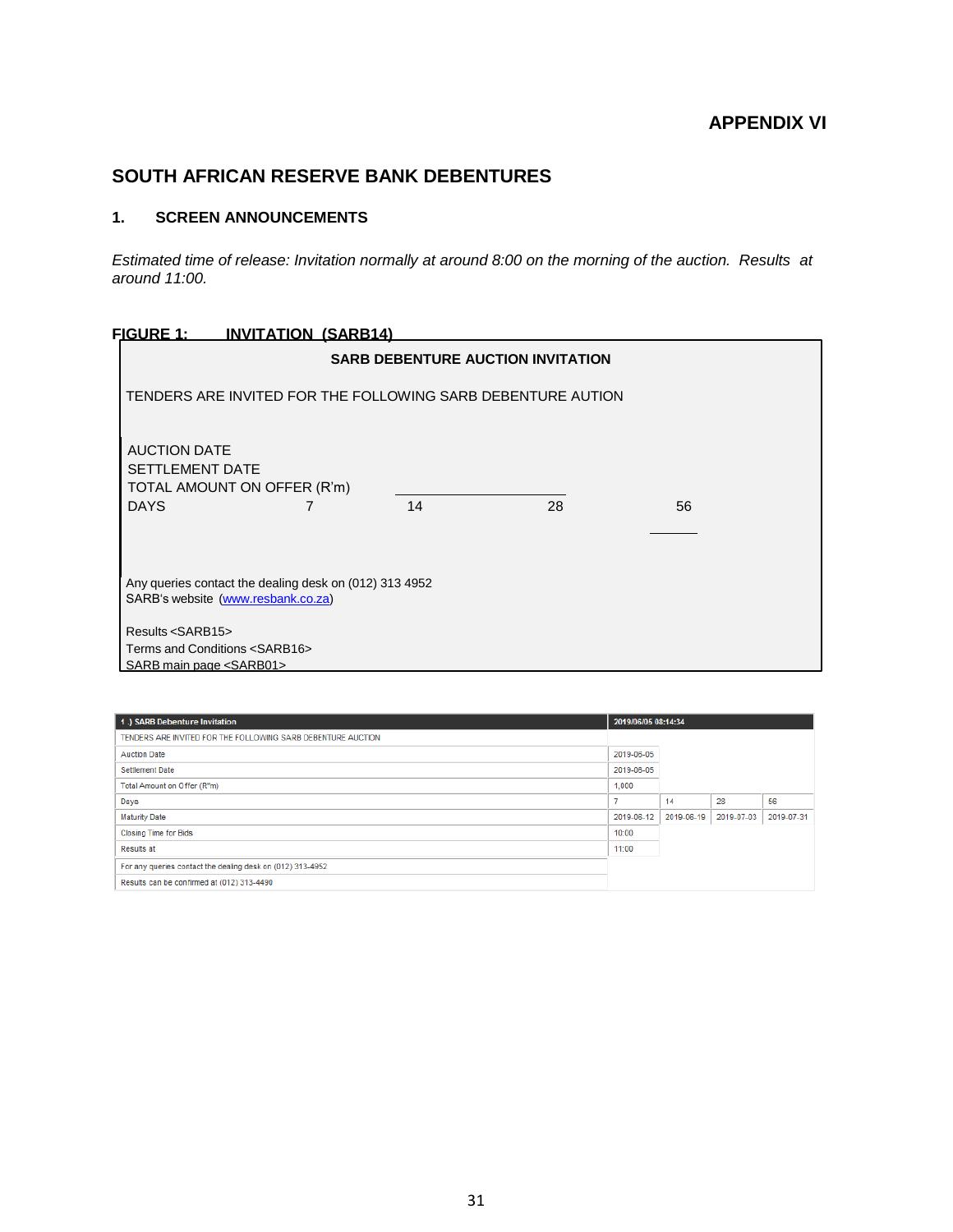#### **FIGURE 2: RESULTS (SARB15)**

| <b>SARB DEBENTURE AUCTION RESULTS</b>                                                                        |                |    |            |    |  |  |
|--------------------------------------------------------------------------------------------------------------|----------------|----|------------|----|--|--|
| TENDERS ARE INVITED FOR THE FOLLOWING SARB DEBENTURE AUTION<br><b>AUCTION DATE</b><br><b>SETTLEMENT DATE</b> |                |    |            |    |  |  |
| <b>DAYS</b>                                                                                                  | $\overline{7}$ | 14 | 28         | 56 |  |  |
| <b>MATURITY DATE:</b>                                                                                        |                |    |            |    |  |  |
| AMOUNT RECEIVED (R'm) ______                                                                                 |                |    |            |    |  |  |
| AVERAGE YIELD LOWEST<br><b>YIELD</b>                                                                         |                |    |            |    |  |  |
| <b>CLEARING YIELD</b>                                                                                        |                |    |            |    |  |  |
|                                                                                                              |                |    |            |    |  |  |
| <b>OUTSTANDING AS OF</b>                                                                                     |                |    | AMOUNTS TO |    |  |  |
| Results van be confirmed at (012) 313 4952                                                                   |                |    |            |    |  |  |
| Any queries contact the dealing desk on (012) 313 4952                                                       |                |    |            |    |  |  |
| SARB's website (www.resbank.co.za)                                                                           |                |    |            |    |  |  |
| Results <sarb15></sarb15>                                                                                    |                |    |            |    |  |  |
| Terms and Conditions <sarb16></sarb16>                                                                       |                |    |            |    |  |  |
| SARB main page <sarb01></sarb01>                                                                             |                |    |            |    |  |  |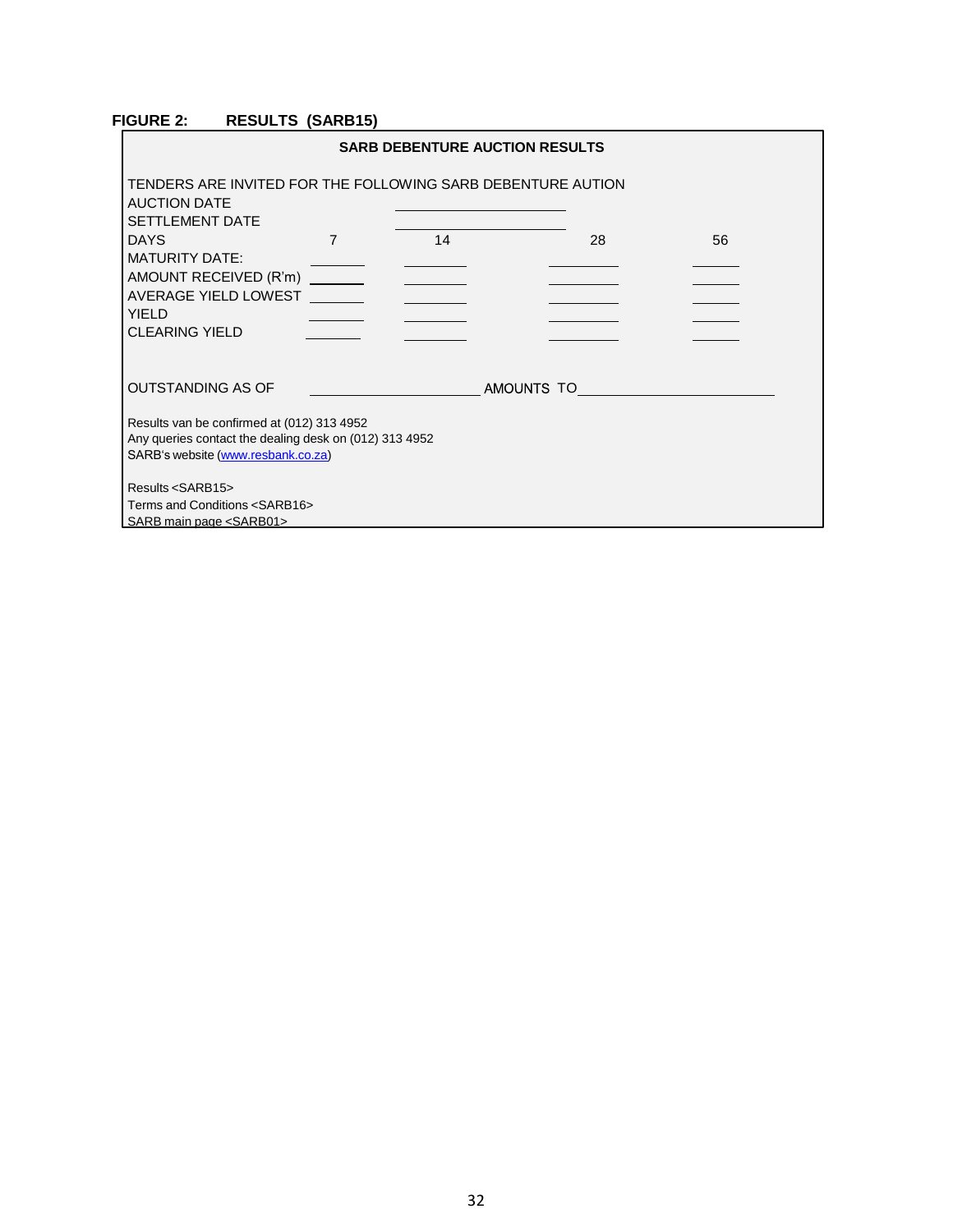## **APPENDIX VII**

## **REVERSE REPURCHASE TRANSACTIONS**

#### **1. SCREEN ANNOUNCEMENTS**

*Estimated time of release: Invitation normally at around 8:00 on the morning of the auction. Results at around 11:00.*

#### **FIGURE 1: INVITATION (SARB06)**

|                                                                                                                                                                                                           | <b>REVERSE REPO AUCTION INVITATION</b> |
|-----------------------------------------------------------------------------------------------------------------------------------------------------------------------------------------------------------|----------------------------------------|
| BIDS ARE INVITED FOR THE FOLLOWING REVERSE REPO                                                                                                                                                           |                                        |
| <b>AUCTION DATE</b><br><b>SETTLEMENT DATE</b><br><b>CLOSING TIME FOR BIDS</b><br><b>RESULTS AT</b><br><b>DAYS</b><br><b>MATURITY DATE</b>                                                                 |                                        |
| <b>BONDS ON OFFER</b><br><b>CASH AMOUNT</b>                                                                                                                                                               |                                        |
| Any queries contact the dealing desk on (012) 313 4952<br>SARB's website (www.resbank.co.za)<br>Results <sarb07><br/>Terms and Conditions <sarb08><br/>SARB main page <sarb01></sarb01></sarb08></sarb07> |                                        |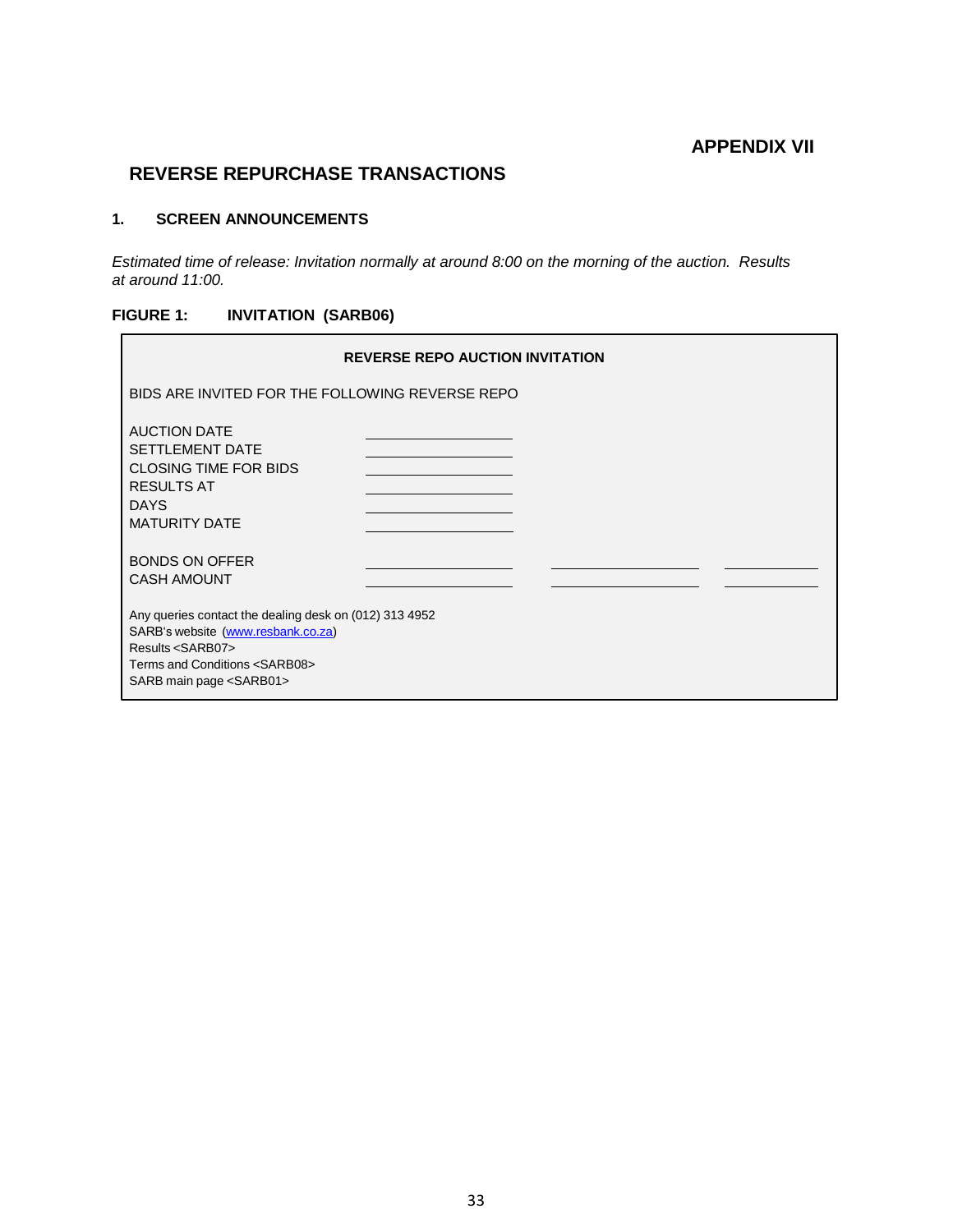#### **FIGURE 2: REVERSE REPO RESULTS (SARB07)**

#### **REVERSE REPO AUCTION RESULTS**

| <b>Auction Date</b> |  |
|---------------------|--|
| Settlement Date     |  |

#### **7 Days: Maturing Date 2019-02-21**

| <b>Bonds</b>          |  |  |
|-----------------------|--|--|
| Amount Received (R'm) |  |  |
| Amount Allotted (R'm) |  |  |
| Average Rates %       |  |  |
|                       |  |  |

#### **14 Days: Maturing Date 2019-02-28**

| <b>Bonds</b>          |  |  |
|-----------------------|--|--|
| Amount Received (R'm) |  |  |
| Amount Allotted (R'm) |  |  |
| Average Rates %       |  |  |

#### **28 Days: Maturing Date 2019-03-14**

| <b>Bonds</b>          |  |  |
|-----------------------|--|--|
| Amount Received (R'm) |  |  |
| Amount Allotted (R'm) |  |  |
| Average Rates %       |  |  |

#### **56 Days: Maturing Date 2019-04-11**

| <b>Bonds</b>          |  |  |
|-----------------------|--|--|
| Amount Received (R'm) |  |  |
| Amount Allotted (R'm) |  |  |
| Average Rates %       |  |  |

For any queries contact the dealing desk on (012) 313-4952 SARB's website (www.resbank.co.za) Result<SARB06> Termsand Conditions <SARB08> SARB main page <SARB01>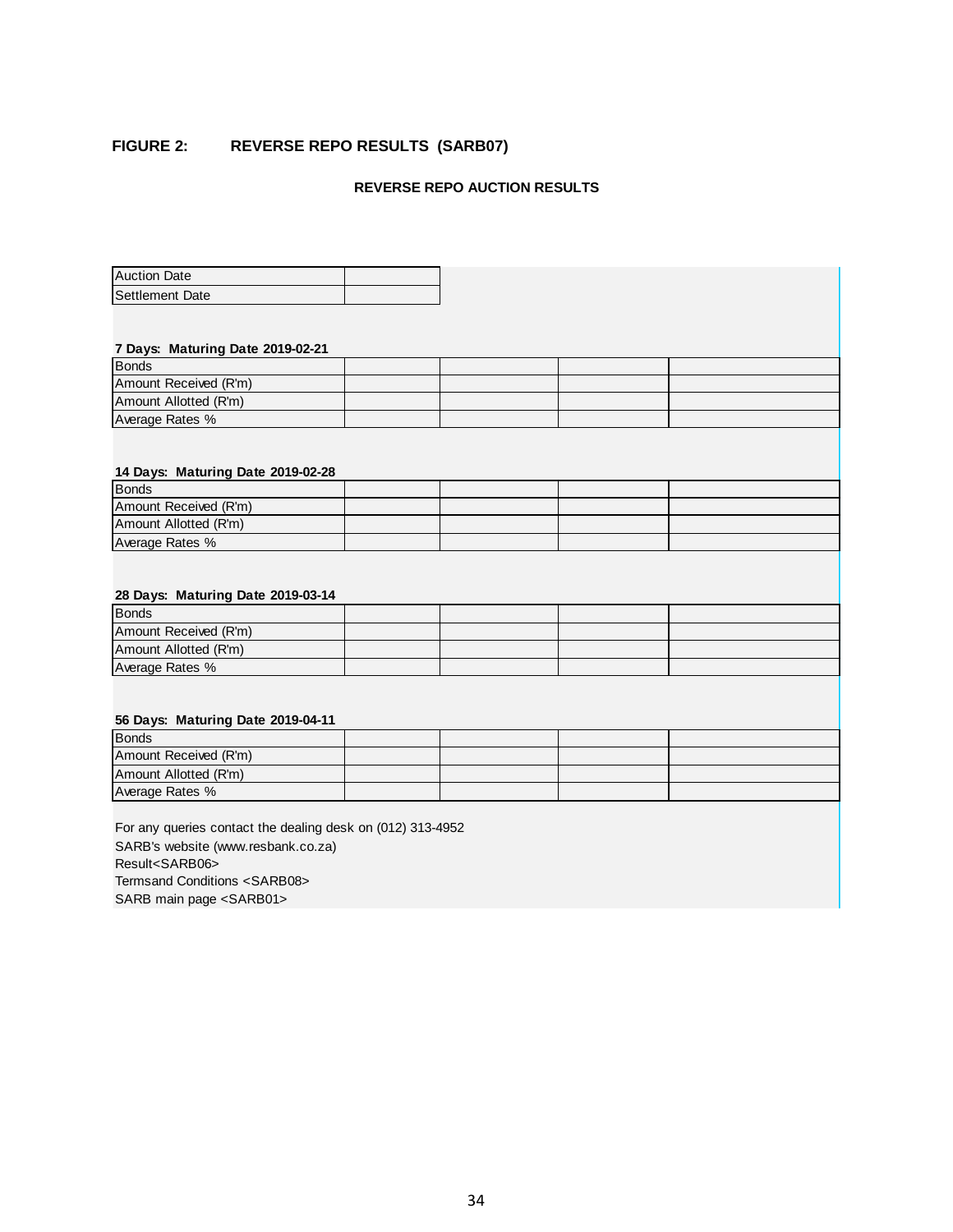## **APPENDIX VIII**

#### **COLLATERAL SUBSTITUTION FORM**

#### **PARTICULARS OF COLLATERAL TO BE SUBSTITUTED**

| Current               |         | <b>Replace with</b> |                       |         |             |
|-----------------------|---------|---------------------|-----------------------|---------|-------------|
| $\mathsf{FI}^{\star}$ | Nominal | <b>ISIN</b>         | $\mathsf{FI}^{\star}$ | Nominal | <b>ISIN</b> |
|                       |         |                     |                       |         |             |
|                       |         |                     |                       |         |             |
|                       |         |                     |                       |         |             |
|                       |         |                     |                       |         |             |
|                       |         |                     |                       |         |             |
|                       |         |                     |                       |         |             |
|                       |         |                     |                       |         |             |
|                       |         |                     |                       |         |             |
|                       |         |                     |                       |         |             |
|                       |         |                     |                       |         |             |
|                       |         |                     |                       |         |             |
|                       |         |                     |                       |         |             |
|                       |         |                     |                       |         |             |
|                       |         |                     |                       |         |             |
|                       |         |                     |                       |         |             |
|                       |         |                     |                       |         |             |
|                       |         |                     |                       |         |             |
|                       |         |                     |                       |         |             |
|                       |         |                     |                       |         |             |
|                       |         |                     |                       |         |             |
|                       |         |                     |                       |         |             |

**\***Financial Instruments

NB: FI may only be used once for substitution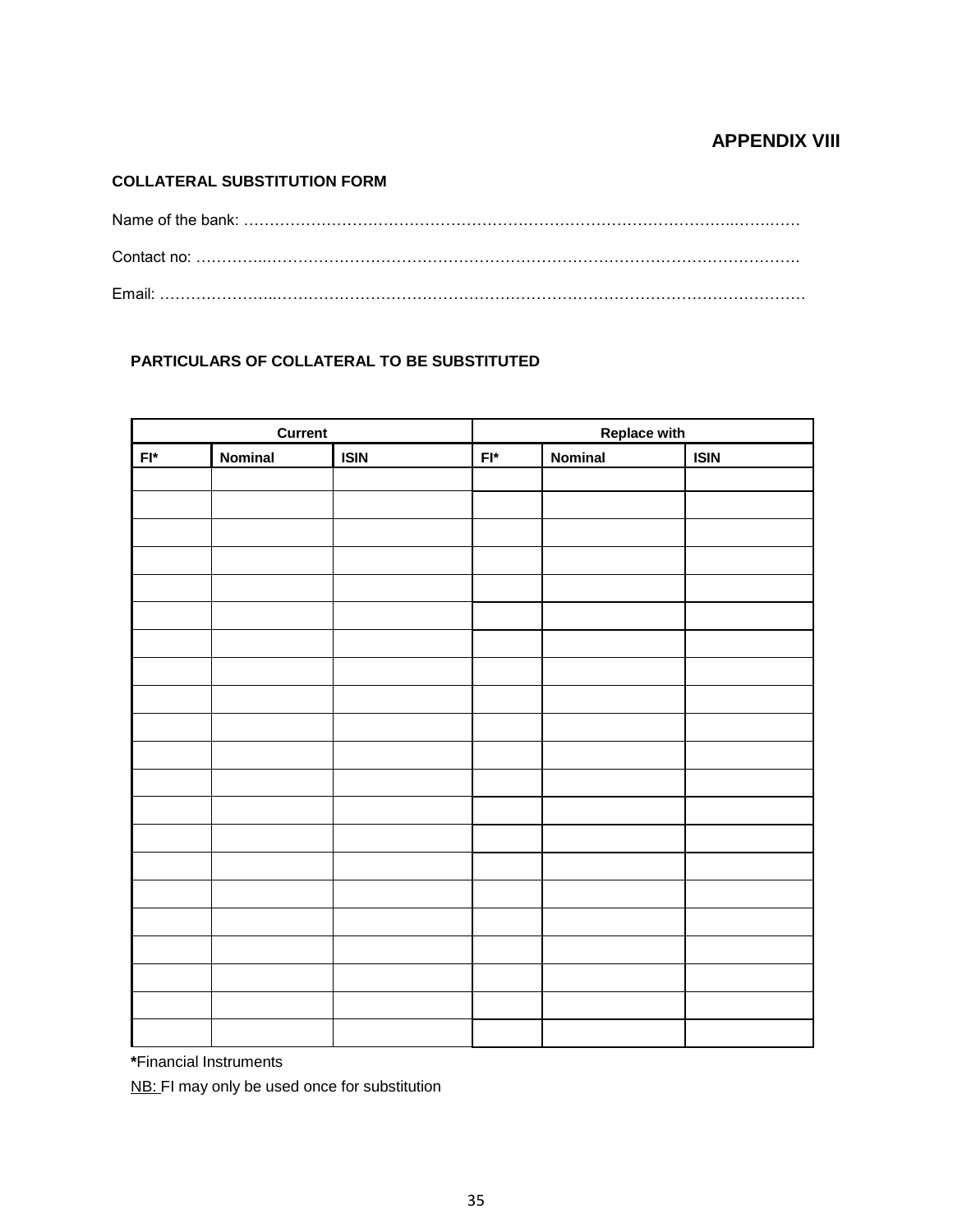#### **SARB DEBENTURES TERMS OF ISSUANCE**

#### **1. Definitions**

#### **Debentures**

Debentures are unsecured certificates of debt backed by the credit of the issuer. Central banks often issue debentures to manage liquidity conditions in the money market. Investors purchase debentures based on the credit worthiness of the debt issuer.

#### **Dematerialisation**

A process whereby paper-based certificates or documents of title are replaced with electronic records.

#### **Issue date**

The date on which the debentures are issued to successful auction participants.

#### **Issue size**

The rand amount of debentures allocated.

#### **Maturity**

The date on which the life of a debenture transaction ends, after which it must either be renewed, or it will cease to exist.

#### **Maturity date**

The date on which the debentures are redeemed and the initial capital and interest get paid.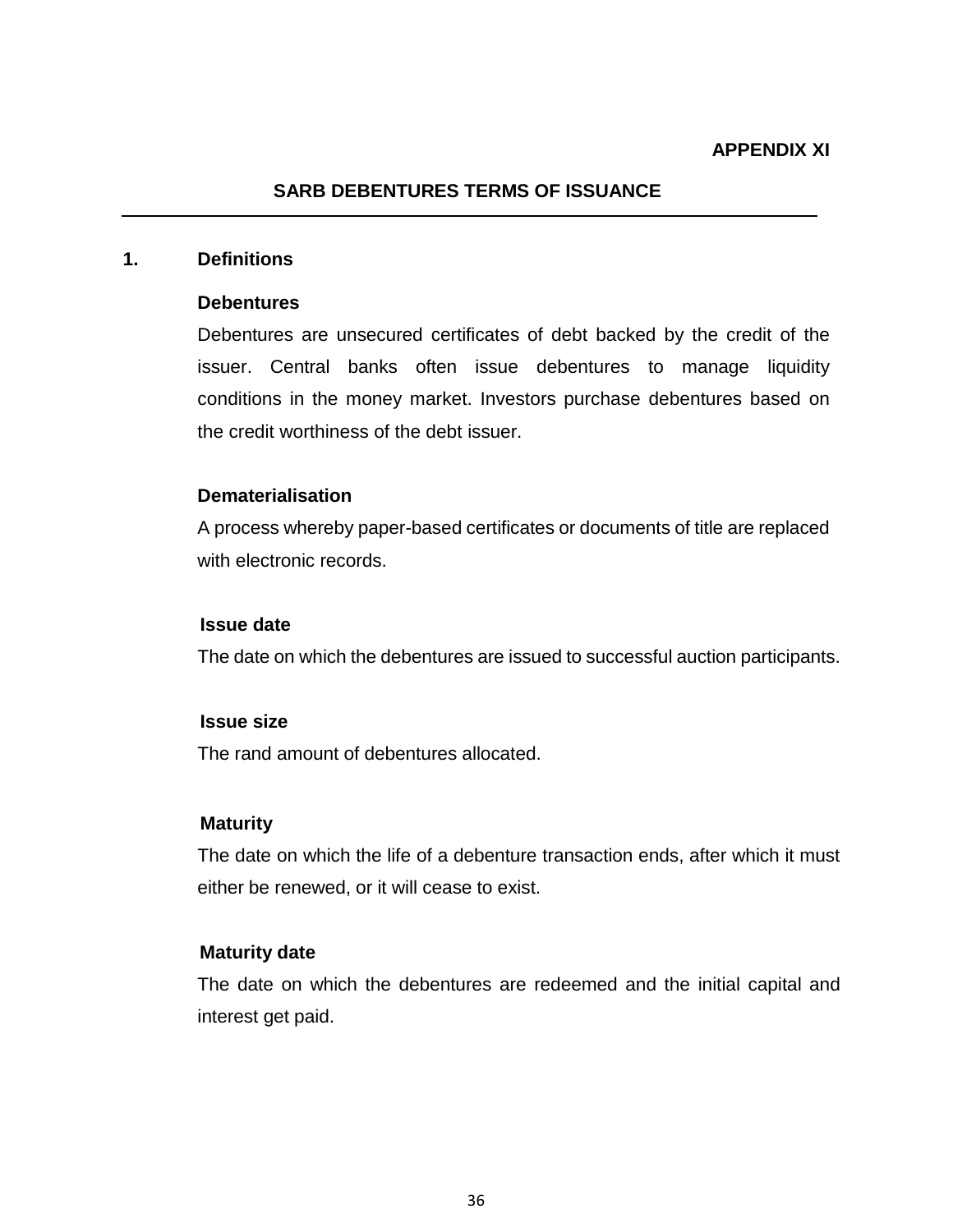#### **Multiple rate auction**

An auction where the allotted rate equals the interest rate offered in each individual bid. Also referred to as an American style auction.

#### **Payment**

Payments are in rand and settle via South African Multiple Option Settlement (SAMOS).

#### **Rating**

Indication of the financial creditworthiness / soundness of the issuer based on the ability to meet debt obligations. Ratings are assigned by different international rating agencies.

## **SARB**

The South African Reserve Bank referred to in Section 2 of the South African Reserve Bank Act, 1989 (Act No. 90 of 1989).

#### **SARB debentures**

Debentures issued by the SARB to drain excess liquidity from the market. SARB debentures are dematerialised and are issued at the discretion of the SARB.

#### **Settlement banks**

Banks that are SAMOS participants.

#### **Settlement date**

The date on which a transaction is settled. The settlement might take place on the same day as the trade (same-day settlement) or can occur on one or several days after the trade date (settlement date is specified as the trade date (T) + settlement lag).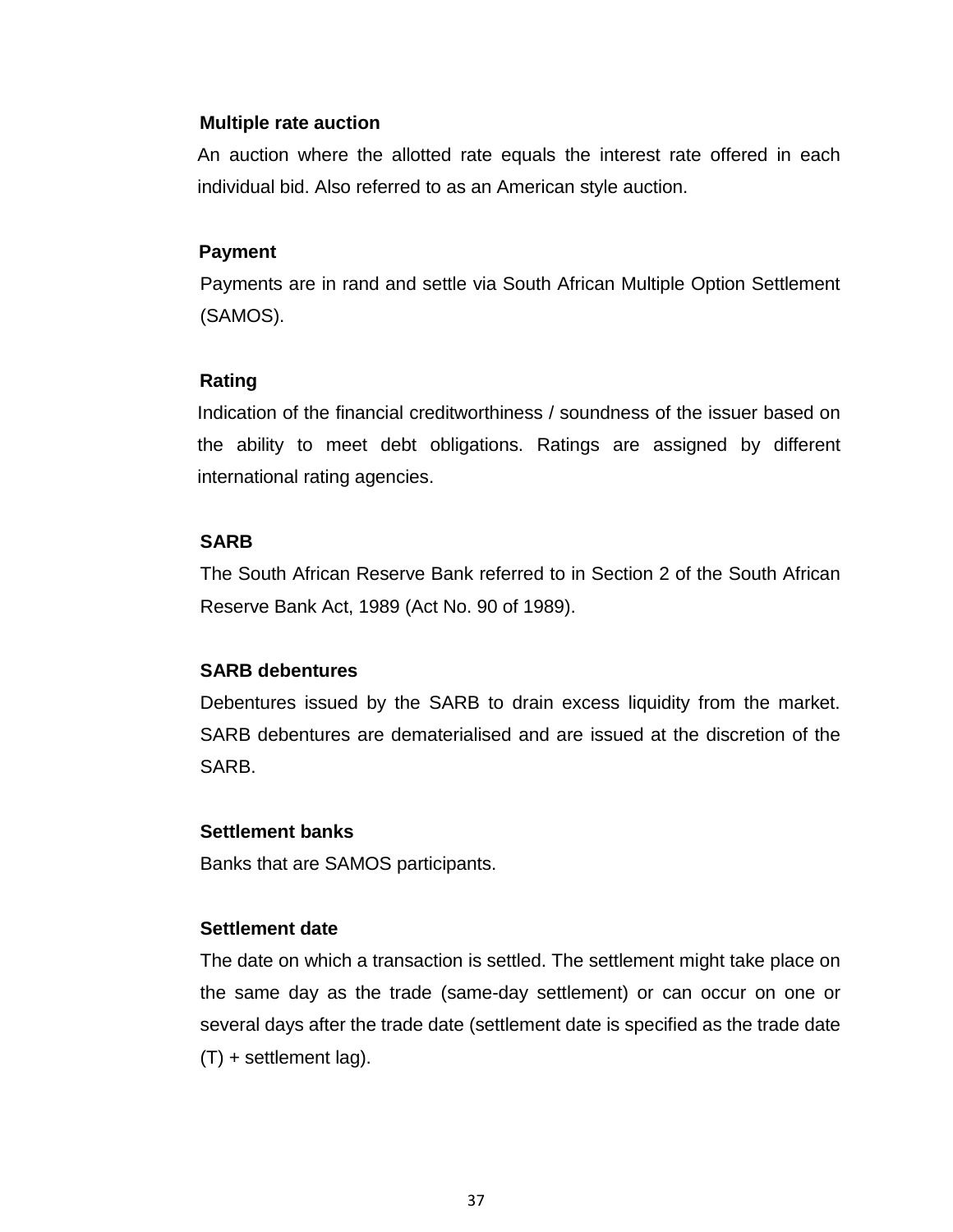## **2. Terms and conditions of the issue**

#### **2.1 Issue**

Issue date is normally on a Wednesday. However, the issue date can at times take place on a different day, should a Wednesday be a public holiday. The issue date in such an event will change to either the previous working day or the next working day. The issue date and the settlement date coincide as SARB debentures settle on a same-day basis (T+0).

The offered amount is determined at the discretion of the SARB, after considering the liquidity conditions prevailing in the market.

SARB debentures normally have maturities of 7, 14, 28 or 56 days, respectively. The maturities can be adjusted or varied at the discretion of the SARB.

## **2.2 Authorisation**

All SARB debentures are issued in terms of Section 10(1)(i) of the South African Reserve Bank Act, 1989 (Act No. 90 of 1989).

## **2.3 Purpose of issue**

The SARB issues debentures as a monetary policy instrument with the aim of draining excess liquidity from the money market.

## **2.4 Redemption of capital and interest**

Interest earned on SARB debentures, at the debenture rate, shall be payable in arrears to the holder or last transferee on the maturity date. The interest payment shall be calculated according to the actual number of days from the issue date based on a 365-day year.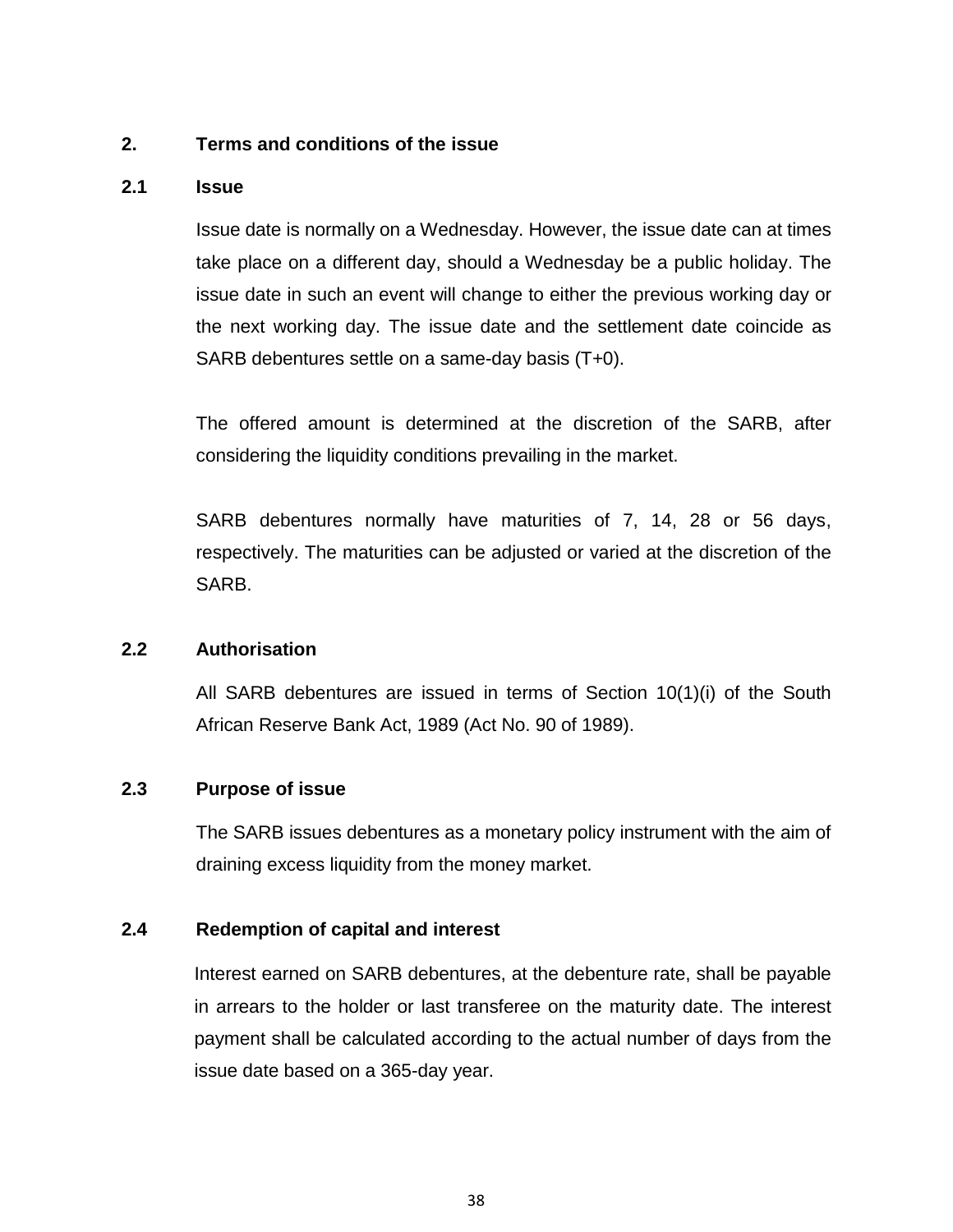The interest earned on debentures as well as the capital thereof shall be transferred by the SARB to the credit of the holder or last transferee, and shall be deemed to have been received by the holder or last transferee if it had been so transferred.

Should the maturity date be declared a public holiday, after the auction had been conducted, the maturity date will be the next working day following the public holiday without any adjustment to the original interest amount.

## **2.5 Trading**

There is no formalised exchange for SARB debentures and trading takes place on an over-the-counter (OTC) basis. The SARB debentures are issued on an auction basis once a week (primary issue). SARB debentures can also be traded in the secondary market.

#### **2.6 Method of issue**

Debentures are issued by the SARB on a multiple rate auction basis. These auctions are normally scheduled for Wednesdays. The minimum bid to participate in a debenture auction is limited to R1 million, and thereafter bids must be submitted in multiples of R1 million. Bids will be ranked and allotted in ascending order and should be expressed as a yield to the nearest 0.005%.

Bids are to be submitted to the FMD before 10:00 on the issue date. Tendering for the debentures can be done in the following manner:

- i. Money Market Internet System (MMIS). Before participants can utilise the MMIS, they have to register with the FMD and sign the required agreement.
- ii. If the MMIS is not operational due to a system failure, telephonic bids followed by a confirmation email could be submitted to the FMD's dealing room at